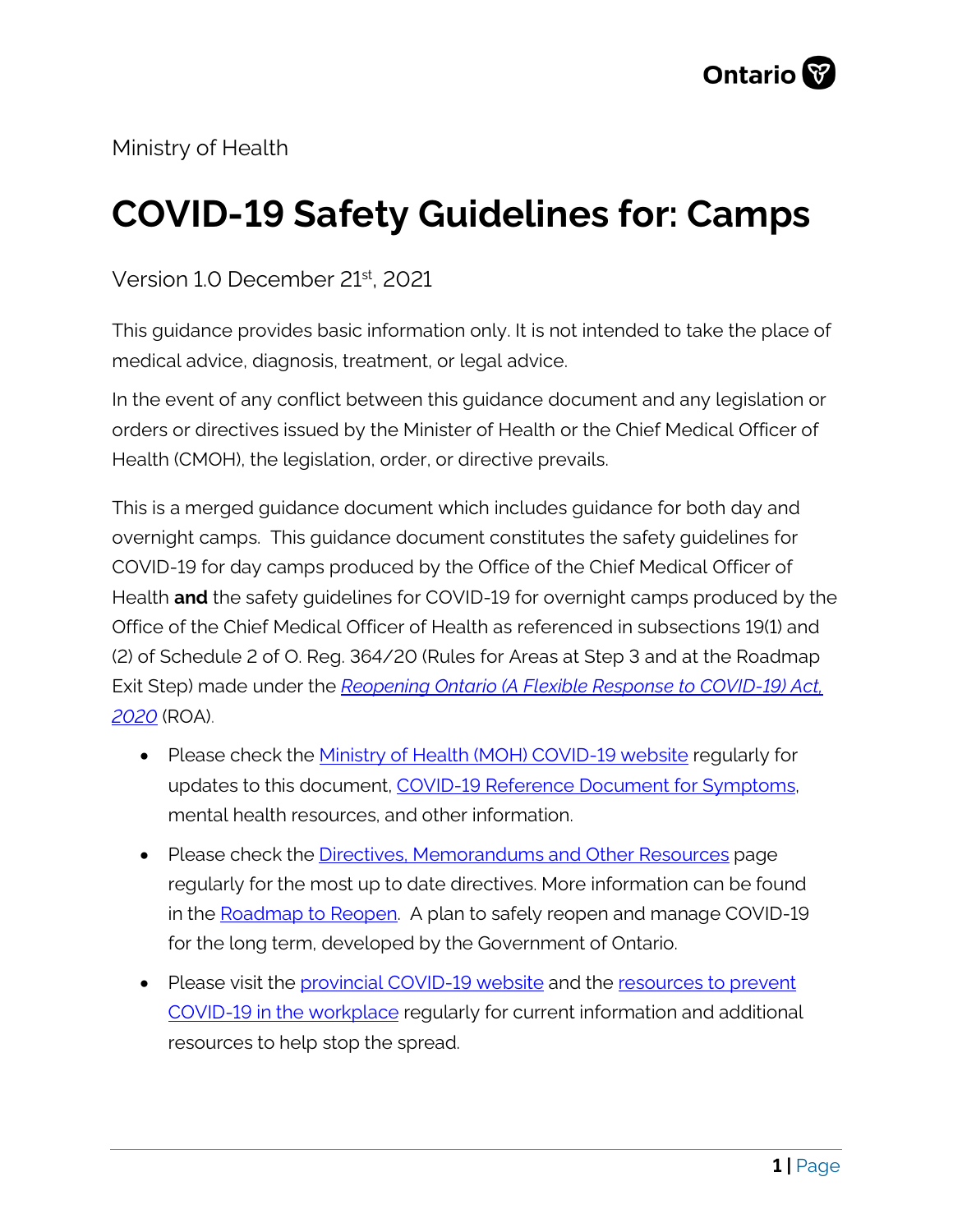

• Additional resources for camps accredited by the Ontario Camps Association and outdoor education centres may be available from th[e](https://ontariocampsassociation.ca/covid-19-resources/) [Ontario Camps Association's COVID-19 Resources and Standards updates.](https://ontariocampsassociation.ca/covid-19-resources/)

This guidance applies to:

- Day camps that run for a minimum of one week of consecutive days and must maintain consistent cohorts for the duration of each camp session for up to 2 continuous weeks. If a session is longer than 2 weeks or, if camp participants are enrolled in multiple consecutive sessions at the same day camp, cohorts must be kept as consistent as possible for as long as possible.
- Overnight camps that provide supervised overnight accommodation for children; and,
- Outdoor Education Centres (OECs):
	- o That run for a minimum of one full day, conducted with established cohorts (e.g., school classroom cohort), and maintain the cohorts for the duration of each program session.
	- o That operate overnight camps within overnight camp facilities as part of their program, or independently, by using their own or rented facilities, wilderness areas, or other destinations.

This guidance does not apply to day camps serving children who are younger than four years of age that require a childcare license issued by the Ministry of Education. Licensed child care centres must follow the COVID-19 related health and safety requirements set out in [O. Reg. 137/15](https://www.ontario.ca/laws/regulation/150137) under the *[Child Care and Early Years Act,](https://www.ontario.ca/laws/statute/14c11)  2014* [\(CCEYA\).](https://www.ontario.ca/laws/statute/14c11) Additional operational guidance is provided in the Ministry of Education's document entitled [Operational Guidance for Child Care During COVID-](https://files.ontario.ca/edu-operational-guidance-child-care-during-covid-19-en-2021-08-10.pdf)[19 Outbreak.](https://files.ontario.ca/edu-operational-guidance-child-care-during-covid-19-en-2021-08-10.pdf)

Overnight camp operators must comply with all applicable legislation including **O**. Reg. [503/17: Recreational Camps](https://www.ontario.ca/laws/regulation/170503) made under the *[Health Protection and Promotion](https://www.ontario.ca/laws/statute/90h07)  [Act](https://www.ontario.ca/laws/statute/90h07)* (HPPA).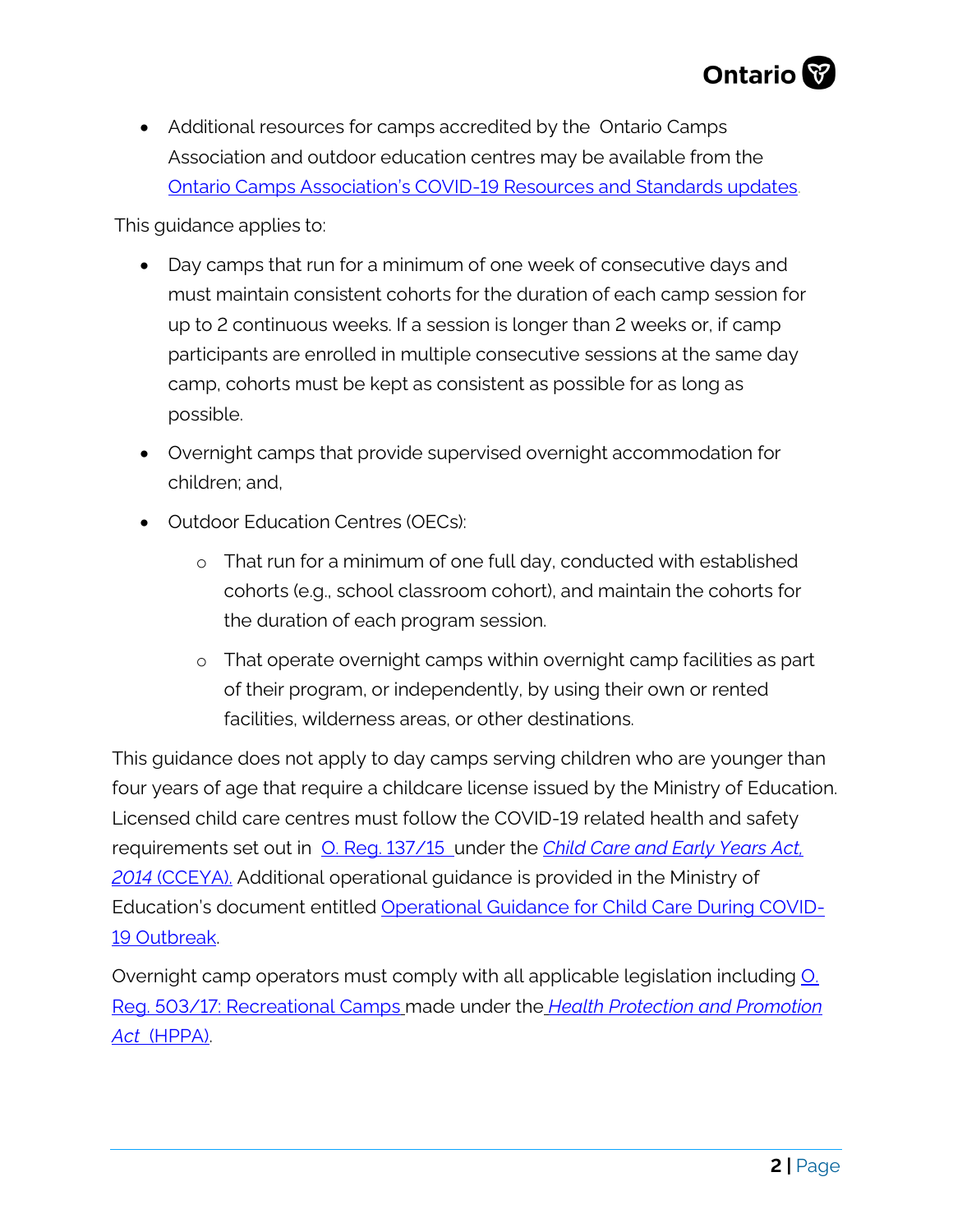

Day camp operators must comply with all other applicable requirements outlined in policies and guidelines issued by the Ministry of Education and the Ministry of Heritage, Sport, Tourism and Culture Industries, including any other relevant requirements or instructions issued under emergency orders, policies or guidelines issued by the Government of Ontario.

In instances where camps are renting out their space for gatherings (e.g., weddings, reunions, meetings) the directions for event spaces set out in section 4 of Schedule 1 of O. Reg. 364/20 would apply.

All applicable legislation or regulations related to health and safety such as those in the *[Occupational Health and Safety Act](https://www.ontario.ca/laws/statute/90o01)* (OHSA) and its regulations or in any regulation made under the *[Reopening Ontario \(A Flexible Response to COVID-19\)](https://www.ontario.ca/laws/statute/20r17)  Act, [2020](https://www.ontario.ca/laws/statute/20r17)* (ROA) continue to apply.

Day and overnight camps must also comply with any applicable municipal by-laws, section 22 orders issued by local Medical Officers of Health under the HPPA, any applicable public health advice, recommendations and instructions of the local Medical Officer of Health, and any other applicable instructions, policies or guidelines issued by the Government of Ontario.

Under the ROA regulations persons responsible for a business are required to prepare and make available a safety plan in accordance with the regulations. Employers are encouraged to use the Ontario guide to develop a [COVID-19](https://www.ontario.ca/page/develop-your-covid-19-workplace-safety-plan)  [Workplace Safety Plan.](https://www.ontario.ca/page/develop-your-covid-19-workplace-safety-plan) Safety plans must:

- Describe the measures and procedures that have been implemented or will be implemented to reduce the risk of transmission of COVID-19;
- Describe how the requirements of the ROA regulations will be implemented including screening, physical distancing, the use of masks or face coverings, the use of personal protective equipment (PPE), cleaning and disinfecting of surfaces and objects, and preventing crowding;
- Be in writing and be made available to any person for review on request; and,
- Be posted on site, in a conspicuous place, to be seen by staff, parents of campers, and visitors.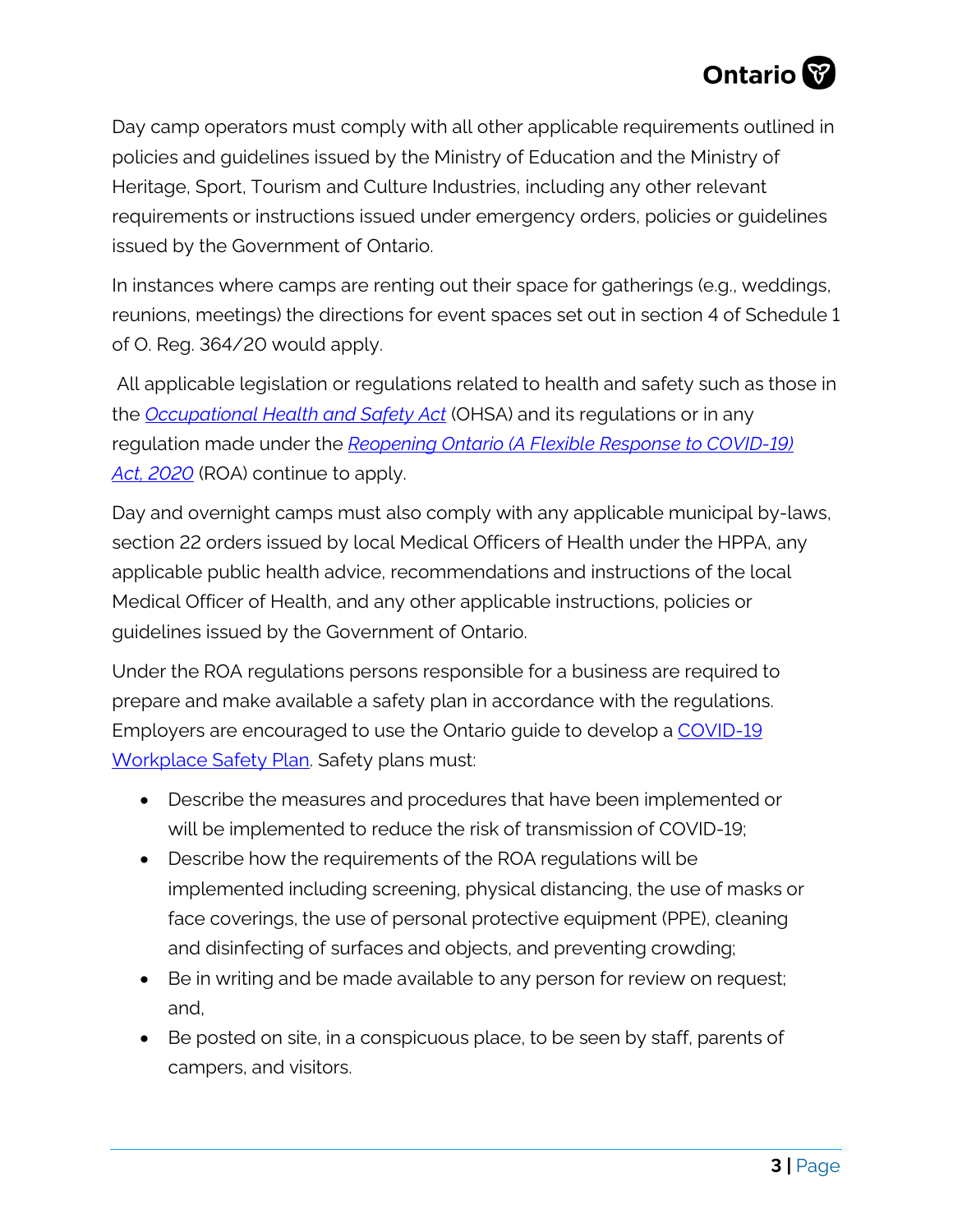

# **Definitions**

Camps and outdoor education centres vary considerably in their size, the population they serve, and how they operate. For the purposes of this document, the following definitions are provided:

- "Camps" unless otherwise specified means both day and overnight camps.
- "Camper*s"* are participants of any camp program, supervised by the camp staff and/or in conjunction with other staff or teacher chaperones of a group (e.g., school group) attending the camp.
- "Staff" may work directly with campers, serving various capacities (e.g., cabin counsellors, activity instructors, support worker), and include administration staff, supervisors, drivers, kitchen, and maintenance staff.
- A "cohort" is a group of campers, and the staff assigned to them, who stay together for the duration of their time at the camp and for overnight camps also share sleeping quarters (e.g., cabins, tents).
- A "staff cohort" is a group of staff who are outside of a camper cohort and share common routines or accommodations (e.g., senior staff, kitchen staff, maintenance staff). These staff must follow public health measures when interacting with other cohorts.
- An "established cohort" is a group of campers and/or staff who have been a cohort for at least 10 days without the addition of new individuals or the occurrence of ill individuals during the 10-day period.
- An "unestablished cohort" is a group of campers and/or staff who have not been placed together as a cohort for 10 days.
- A "mask" (separate from a *medical mask*) throughout the document refers to non-medical masks that consist of multiple layers (minimum 3 layers). All masks must be well-fitting to cover the chin and nose.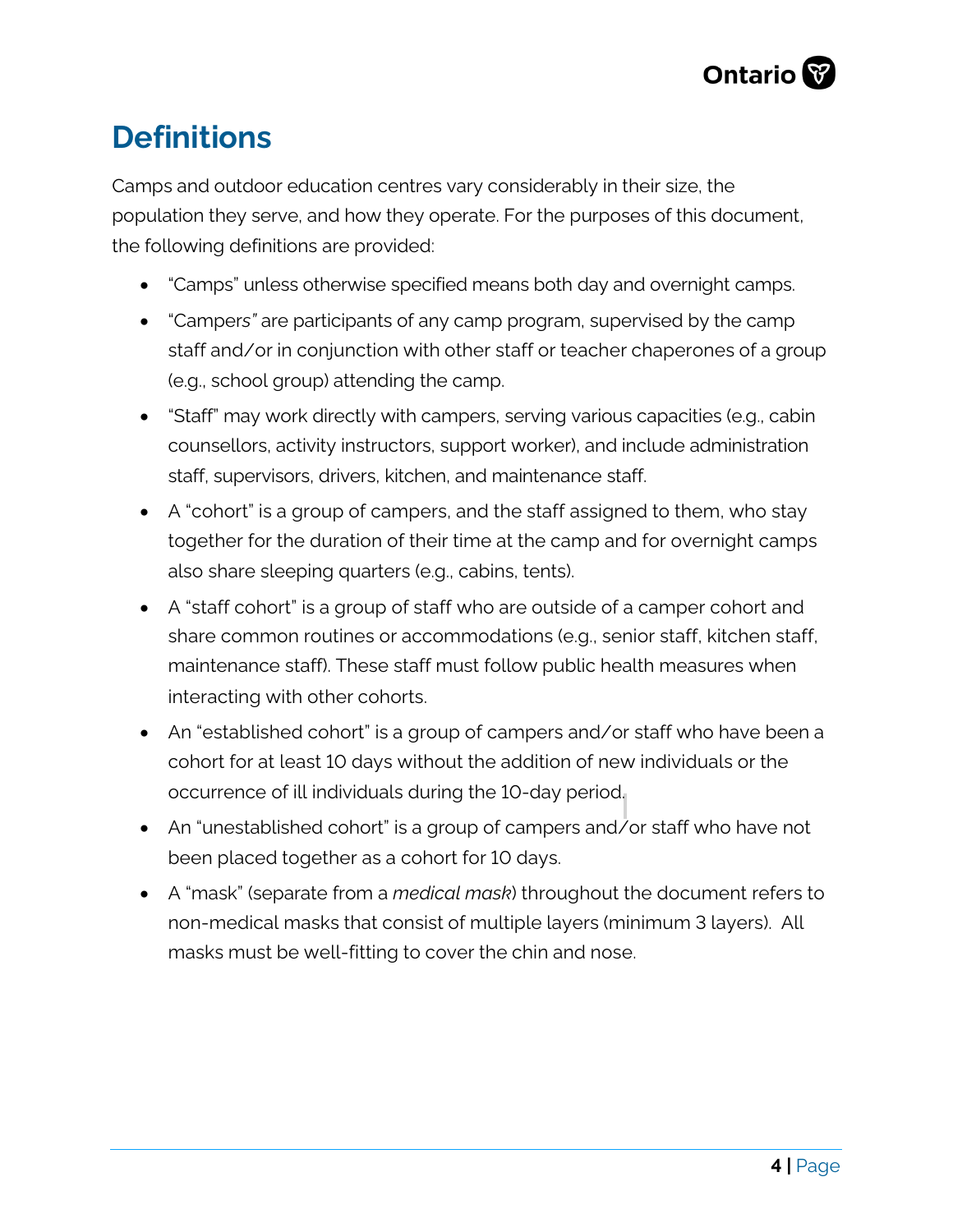

# **Prior to Overnight Camp Opening**

As per section 10 of **O.** Reg. 503/17: Recreational Camps, all recreational camps as defined in O. Reg. 503/17 are required to develop and submit a Camp Safety Plan in writing to the local Medical Officer of Health or public health inspector before opening or operating the camp in accordance with the regulation.

# **Pre-arrival to Overnight Camp**

- 1. Campers and staff attending overnight camp should limit their exposures (i.e., reduce the chances of becoming infected by limiting contact with individuals outside of their immediate household) to the greatest extent possible 10 days prior to arrival to camp. Operators of camps should request that campers and staff provide the camp with a written attestation indicating they have taken all reasonable measures to limit their exposures for the 10 days prior to their arrival.
- 2. Anyone travelling from outside of Canada must follow federal and provincial requirements and guidelines for quarantining, screening, and testing prior to camp. Refer to [COVID-19 testing,](https://health.gov.on.ca/en/pro/programs/publichealth/coronavirus/docs/2019_testing_guidance.pdf) the federal [Quarantine Act,](https://laws-lois.justice.gc.ca/eng/acts/q-1.1/FullText.html) and [federal travel](https://www.canada.ca/en/public-health/services/diseases/2019-novel-coronavirus-infection/latest-travel-health-advice.html)  [guidelines.](https://www.canada.ca/en/public-health/services/diseases/2019-novel-coronavirus-infection/latest-travel-health-advice.html)
	- Staff or campers who have been advised to quarantine cannot carry out their quarantine at the camp.
- 3. Staff and campers should follow all additional measures and policies required by the camp.
- 4. Campers or staff who are symptomatic prior to camp and are unable to arrive on the scheduled day, may enter the camp later if they:
	- have proof of a negative PCR COVID-19 test conducted within 72 hours of the arrival to camp;
	- are free of respiratory symptoms for at least 24 hours and gastrointestinal symptoms (if applicable) for at least 48 hours;
	- have not been directed by public health to self-isolate; and
	- have not had contact with a confirmed case of COVID-19 within the last 10 days.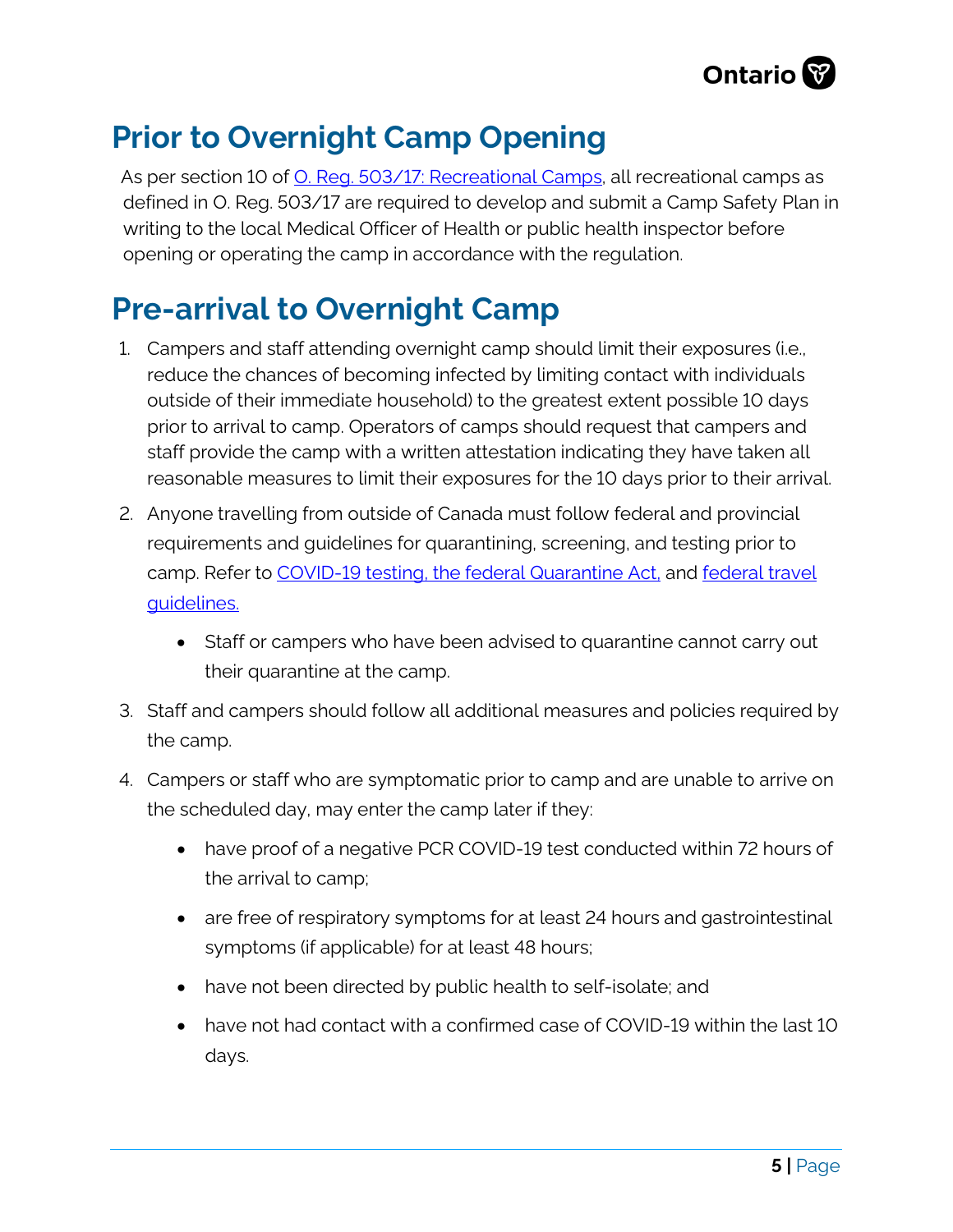

5. The Government of Ontario encourages all Ontarians, including campers and staff, to become vaccinated against COVID-19 as soon as they are eligible.

# **Arrival at Day and Overnight Camp**

- 6. Anyone entering the must be actively screened for COVID-19 upon arrival at a clearly identified location. (The exception is first responders in an emergency.) Anyone who does not successfully clear the screening must not be permitted to enter the camp.
- 7. Camps may use the following tools for screening campers, staff and visitors: [COVID-19 School and Child Care Screening.](https://covid-19.ontario.ca/school-screening/) Where possible screening should be completed electronically prior to the arrival of camp. Further information on COVID-19 symptoms is outlined in the [COVID-19 Reference Document for](https://www.health.gov.on.ca/en/pro/programs/publichealth/coronavirus/docs/2019_reference_doc_symptoms.pdf)  [Symptoms.](https://www.health.gov.on.ca/en/pro/programs/publichealth/coronavirus/docs/2019_reference_doc_symptoms.pdf) All campers, staff, and visitors who are experiencing symptoms consistent with COVID-19, as identified in the screening tool, must not enter the camp and should follow the guidance provided in the screening tool, which may include seeking appropriate medical attention as required, and/or getting tested for COVID-19
- 8. Camps must keep and maintain daily records, including contact information and date/time of arrival/departure of anyone entering the camp. Records must be kept up-to-date and available to facilitate contact tracing in the event of a probable or confirmed COVID-19 case or outbreak.
- 9. Pick-up and drop-off of campers should happen outside of the camp or within a designated and isolated area within the campgrounds to facilitate drop-off and screening. Parents/guardians should not enter the camp or go beyond the designated drop-off/pick up area unless it is determined that there is a need, and if so, they must be actively screened and adhere to public health measures.
- 10. Camps should stagger the arrival and departure times of campers, where possible, to support cohorting and physical distancing.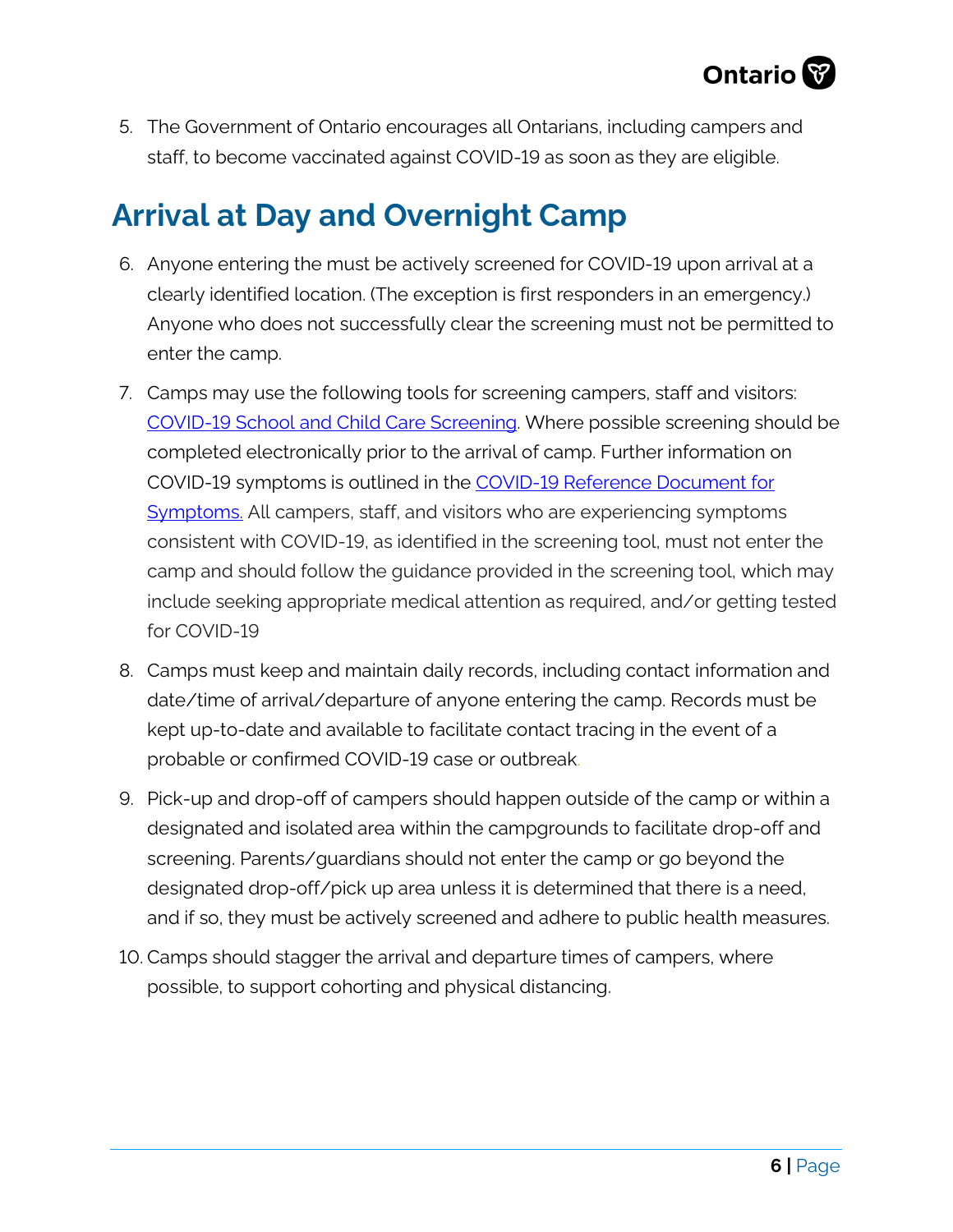

# **General Requirements for Operators of Camps**

#### **General Health and Safety Requirements**

- 11. Visitors should be limited to essential services (e.g., deliveries, contractors, conducting repairs, government inspections), must be actively screened, wear a mask, perform hand hygiene, and maintain a minimum 2-metre physical distance from others.
- 12. Overnight camps should limit travel from camp to the surrounding communities by both campers and staff.
	- Individuals who leave the camp area must adhere to public health measures, such as maintaining physical distancing, performing hand hygiene, and wearing a mask indoors, as required.
- 13. Expedition-based programs must adhere to public health measures as is reasonable in a wilderness setting. Expedition-based programs should be designed for cohorts or established cohorts.

## **Cleaning and Disinfecting**

- 14. Clean and disinfect high touch surfaces as needed. Refer to Public Health Ontario's (PHO) factsheet on [Cleaning and Disinfecting for Public Settings.](https://www.publichealthontario.ca/-/media/documents/ncov/factsheet-covid-19-environmental-cleaning.pdf?la=en)
- 15. Ensure all shared reusable equipment is properly cleaned and disinfected as needed.
- 16. The use of shared materials is permitted. The risk associated with transmission with shared objects is low. The focus should be on regular hand hygiene and respiratory etiquette to reduce the risk of infection related to shared equipment, particularly when regular cleaning of shared objects is not feasible.
- 17. Check the expiry dates of cleaning and disinfectant products and follow the manufacturer's instructions for application method, contact time, and PPE required during use. Ensure that the product used is compatible with the item to be cleaned and/or disinfected.
- 18. Laundering of items no longer requires enhanced measures.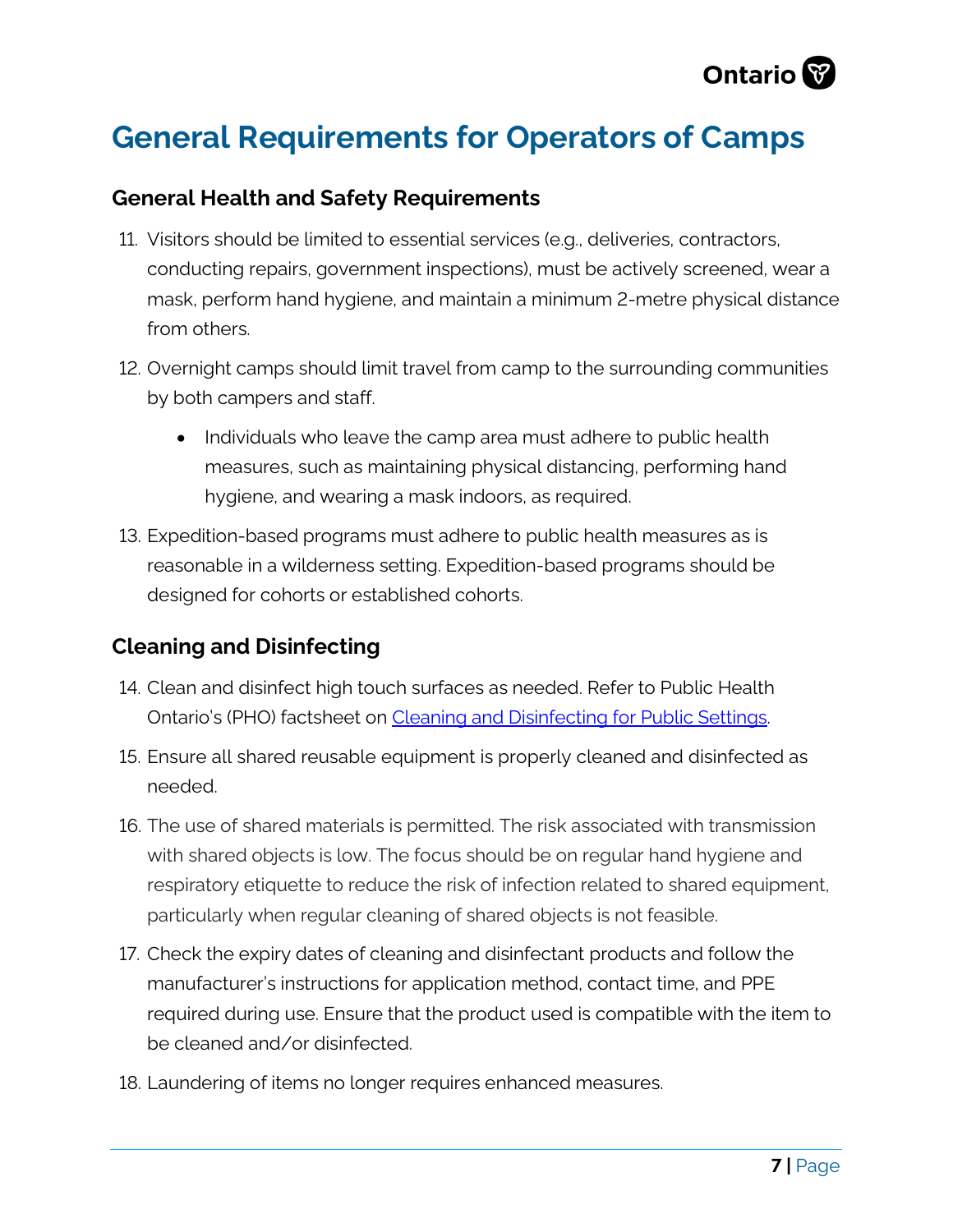

## **Hand and Respiratory Hygiene**

- 19. Promote and perform frequent, proper hand hygiene methods (including supervising or assisting campers with hand hygiene). Refer to PHO's [How to](https://www.publichealthontario.ca/-/media/documents/ncov/factsheet/factsheet-covid-19-hand-hygiene.pdf?la=en)  [Wash Your Hands](https://www.publichealthontario.ca/-/media/documents/ncov/factsheet/factsheet-covid-19-hand-hygiene.pdf?la=en) fact sheet for more information.
- 20.Educate staff and campers when to perform proper hand hygiene including before and after eating and using shared equipment, after activities, after toileting, blowing their nose, and before touching their faces.
- 21. Educate staff and campers on proper respiratory hygiene and ensure each camper and staff member follows appropriate respiratory hygiene ensuring to cough/sneeze into their elbow, sleeve, or tissue.
- 22.Ensure alcohol-based hand rub with 60% to 90% alcohol concentration is available throughout the camp to promote frequent hand hygiene when access to water, soap and paper towels is not possible.
- 23.Ensure staff have an established process and schedule for monitoring and replenishing hand hygiene supplies.
- 24.Adapt hygiene (hand and respiratory) and disinfection practices on wilderness expeditions appropriately for the wilderness setting (e.g., using alcohol-based hand sanitizer when hands are not visibly soiled).

## **Physical Distancing**

- 25. Ensure physical distancing is practiced by any visitors permitted to enter the camp.
- 26.Practicing physical distancing is not required within a cohort; however, physical distancing of at least 2 metres must be maintained between individuals in separate cohorts.
- 27. Ensure physical distancing between cohorts by:
	- Choosing or modifying activities to minimize physical contact;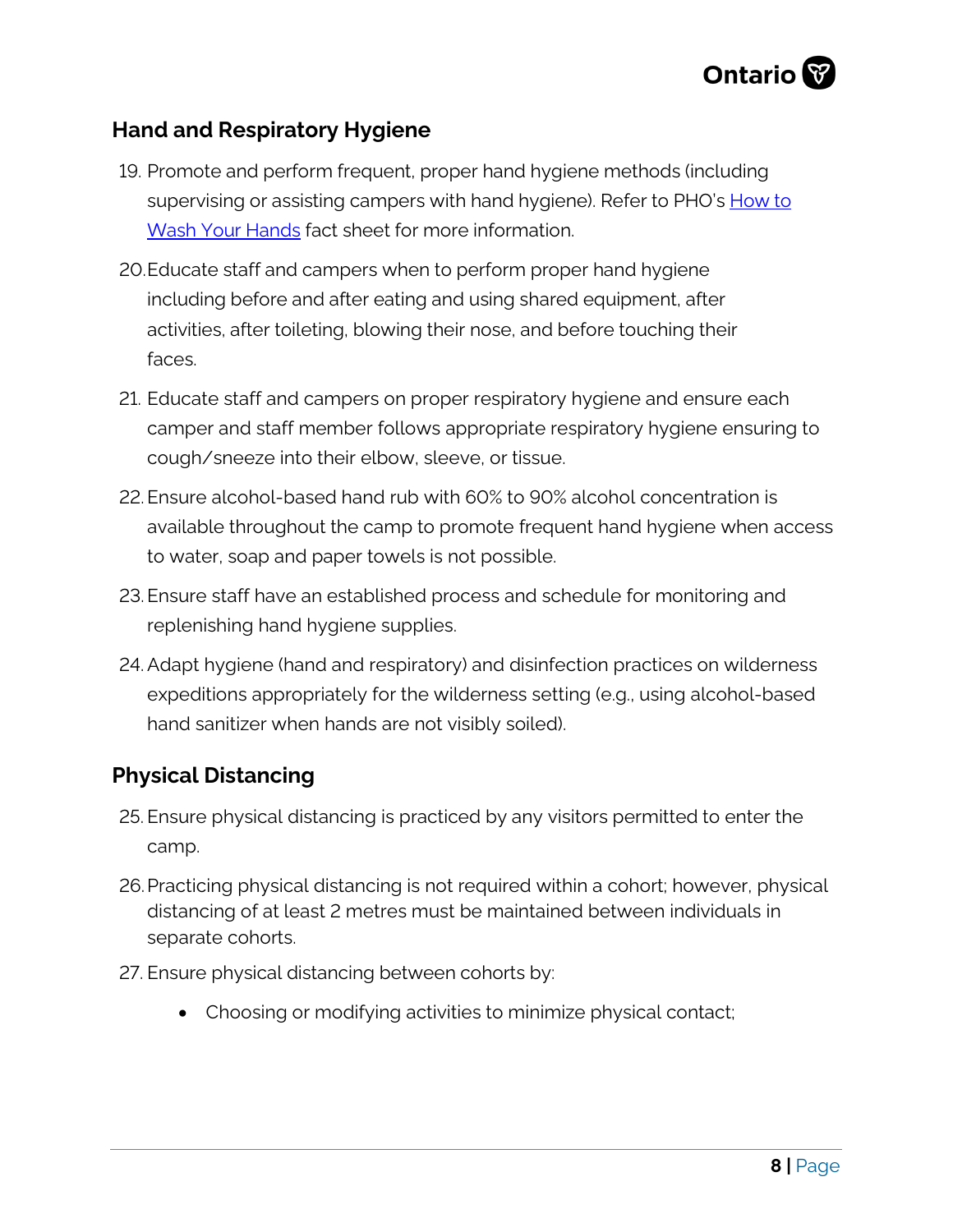

- Placing campers and/or cohorts into different areas. Exceptions may be made where safety limits the ability to distance (e.g., emergency drills, first aid, severe weather) or for those with special needs;
- Spreading equipment, furniture, and activity stations out into different areas to allow for more space;
- Using visual cues (e.g., signs, posters, floor/ground markings) while considering the requirements of *[Accessibility for Ontarians with Disabilities](https://www.ontario.ca/page/about-accessibility-laws#:%7E:text=The%20Accessibility%20for%20Ontarians%20with%20Disabilities%20Act%20(AODA)%20is%20a,developing%20and%20enforcing%20accessibility%20standards.&text=Implementing%20and%20enforcing%20these%20standards,accessible%20and%20inclusive%20by%202025.)  [Act](https://www.ontario.ca/page/about-accessibility-laws#:%7E:text=The%20Accessibility%20for%20Ontarians%20with%20Disabilities%20Act%20(AODA)%20is%20a,developing%20and%20enforcing%20accessibility%20standards.&text=Implementing%20and%20enforcing%20these%20standards,accessible%20and%20inclusive%20by%202025.)* (AODA);
- Staggering or alternating common routines such as showering/bathing, mealtimes, aquatic, and other activities to reduce the number of individuals in common areas where physical distancing may not be possible;
- Incorporating more individual activities or activities that encourage increased space between campers and/or cohorts;
- Using telephone or video conferencing when possible for meetings between staff and parents/guardians (e.g., Visitor's Day); and,
- Considering staff ratios and staff expertise that may be needed to support campers with special needs. Physical distancing may be more challenging to achieve for campers who have communication issues, behaviour challenges, or require physical assistance.

## **Cohorting**

- 28.Operate programs in cohorts (including staff members) who remain together throughout the duration of the program with the following considerations:
	- Cohorts should be organized and sized in manner that ensures staff/camper ratios as described by [O. Reg. 503/17: Recreational Camps](https://www.ontario.ca/laws/regulation/170503) made under the HPPA for overnight camps and the guidance in the [Operational Guidance for Child Care During COVID-19 Outbreak](https://files.ontario.ca/edu-operational-guidance-child-care-during-covid-19-en-2021-08-10.pdf) for day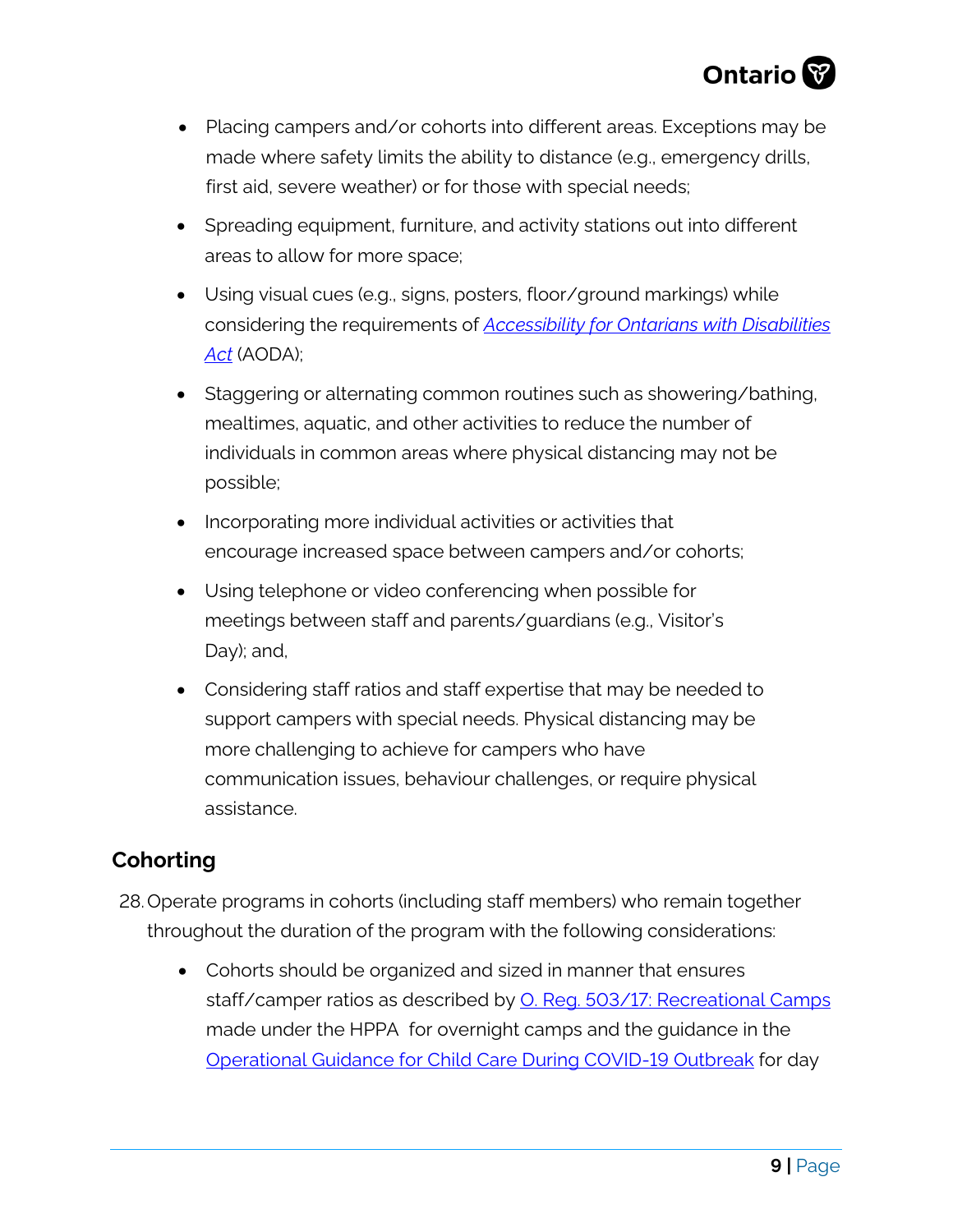

camps (refer to Table 1 in the Appendix), and where applicable, the *[Child](https://www.ontario.ca/laws/statute/14c11) [Care and Early Years Act, 2014](https://www.ontario.ca/laws/statute/14c11)*. Cohort limits in overnight camps should be reflective of the size of the cabin/tent or sleeping arrangements. For example, a cabin with 10 beds would be a cohort of 8 campers, plus the 2 staff member(s) assigned to that cohort;

- The number of campers and staff within each cohort can vary to facilitate common grouping arrangements (e.g., according to age groups, leadership training programs, campers with special needs, length of stay) or groupings outside of camp (e.g., classroom cohorts);
- If a camper requires a support worker or other additional personal assistance, the support or other person providing personal assistance does not need to be included in the cohort count, but the individual must stay with the cohort and must follow all policies and protocols for staff;
- Campers staying for multiple, overlapping sessions should remain together. Campers that are new or only staying for one session should be placed together to avoid mixing of cohorts;
- Campers and staff should maintain physical distance of at least 2 metres from other individuals outside their cohort and should continue to follow other public health measures;
- Limit having multiple cohorts simultaneously sharing indoor spaces by staggering activities for cohorts at different times. Where this is not possible, cohorts should have their own designated space separated from other cohorts by a visual cue or physical barrier that does not interfere with the airflow or ventilation or pose a safety/fire hazard. Cohorts should physically distance and wear masks; and,
- Even within cohorts, personal belongings brought to camp should not be shared between individuals. Personal items (e.g., pillow, clothing, towel, water bottle, toiletries) should be labeled or clearly identifiable and kept in the individual's designated cohort area.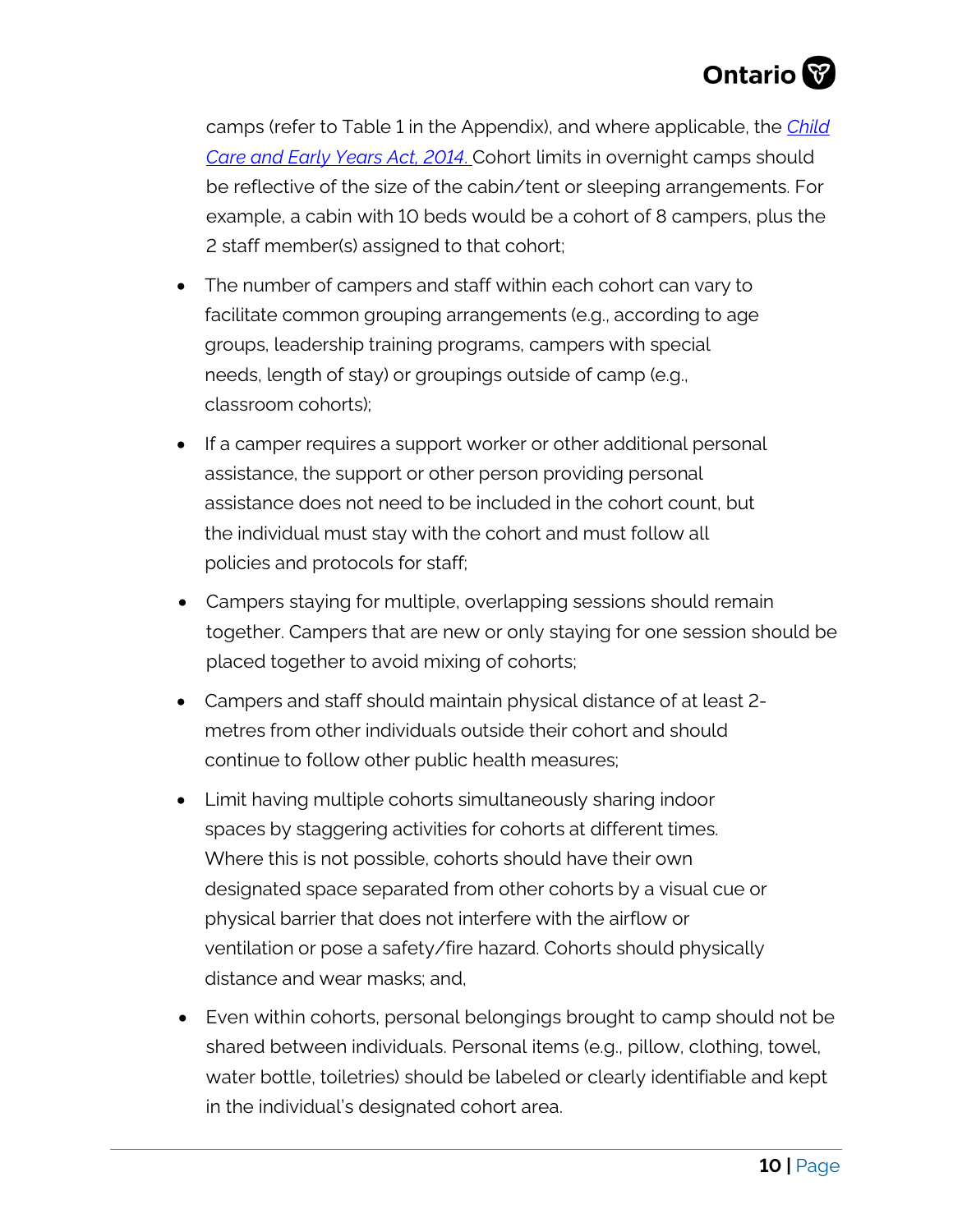

## **For overnight camps only:**

- Cohorts must not to mix (i.e., be within close contact with one another) with other cohorts both indoors and outdoors without proper public health measures in place until 10 days of camp has elapsed; and,
- After 10 days, without any new individuals added, without any exposures to others outside of the cohort, and without any illnesses, the cohort is considered an "established cohort" and is able to mix with other established cohorts without physical distancing outdoors and indoors.

## **Accommodations and Indoor Spaces for Overnight Camps**

- 29.Living accommodations (cabin, tent, or bedroom) must be shared only amongst members of a single cohort.
- 30.Where buildings have individual bedrooms and shared spaces with other cohorts, masks must be worn in common spaces with other cohorts.
	- The entire building may become an established cohort after 10 days have elapsed provided there are no new individuals have been added, and there have been no reported illnesses or cases within the 10 days.
- 31. Ventilation should be optimized by using screen doors, regularly opening windows, and using exhaust fans, where available.
- 32. For wilderness travel using tent accommodations camps should ensure that the tent/temporary structure must only be shared among a cohort or established cohort, and ventilation should be optimized, where possible.

## **Eating and Drinking**

33. Drinking water fountains should only be used with a cup or water bottle.

- Post signage at the drinking water fountain advising campers and staff to avoid placing their mouth on the spout or allowing their water bottle/cup to touch the spout.
- 34. If food service is being provided to campers and/or staff, ensure the following: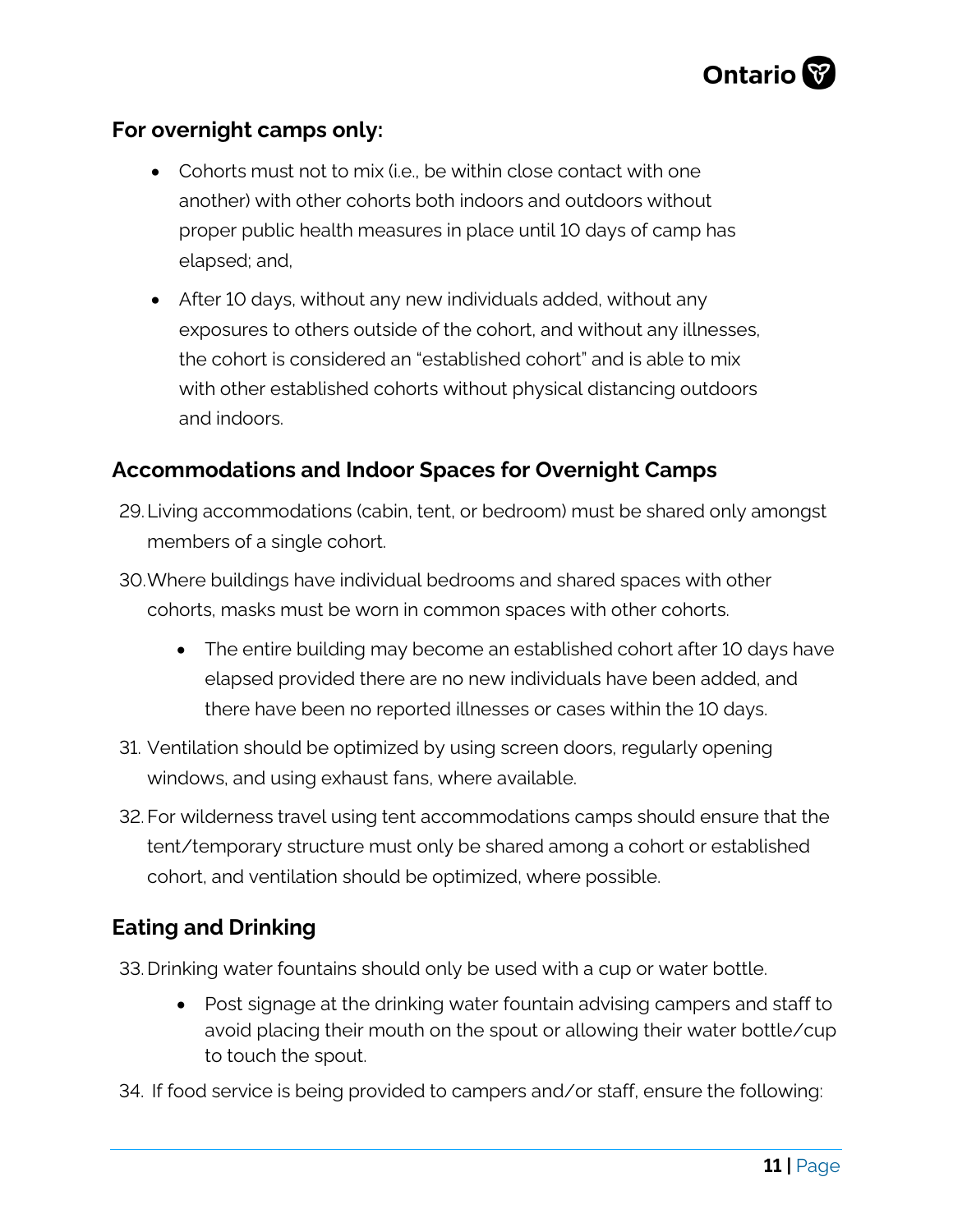

- Campers and staff perform proper hand hygiene before and after eating;
- Campers and staff within a cohort must be distanced from other cohorts and staff;
- Tables must be spaced at a minimum of 2-metres apart to ensure campers/staff of different cohorts are physically distanced while seated at a table;
- Eating outdoors should be prioritized, where possible. If eating indoors, physical distancing between cohorts must be maintained, or stagger mealtimes between cohorts if there is not adequate space;
- Masks should be worn within indoor dining areas, unless eating or drinking (i.e., campers should leave their masks on until they start to eat/drink);
- Self-serve or staff-assisted food buffets are permitted with adequate physical distancing while in the queue;
- 'Family style' shared platters at each table is permitted within a cohort, and restricted to each table;
- Utensils and other items (e.g., plates, cups, condiments) must be kept and dispensed in a manner to prevent cross contamination;
- Staff involved in food preparation must follow guidance for Restaurant [and food services health and safety during COVID-19;](https://www.ontario.ca/page/restaurant-and-food-services-health-and-safety-during-covid-19)
- Cleaning and disinfection procedures must be followed for all surfaces and items used in the food-service chain; and
- Wilderness expedition-based programs should adhere to the guidelines as described above, with adapted routines for wilderness settings.

# **Masking and Personal Protective Equipment**

- 35. Education must be provided for the safe and proper use, limitations, care, and disposal of masks. Refer to the [provincial COVID-19 website](https://www.ontario.ca/page/face-coverings-and-face-masks) or PHO's [factsheet](https://www.publichealthontario.ca/-/media/documents/ncov/factsheet/2020/05/factsheet-covid-19-masks-not-healthcare.pdf?sc_lang=en)  [on masks for source control](https://www.publichealthontario.ca/-/media/documents/ncov/factsheet/2020/05/factsheet-covid-19-masks-not-healthcare.pdf?sc_lang=en) for more information on masks.
- 36.Masks must be worn by all staff and campers indoors, unless the individual:
	- Has a medical condition or special need that inhibits their ability to wear a mask or face covering;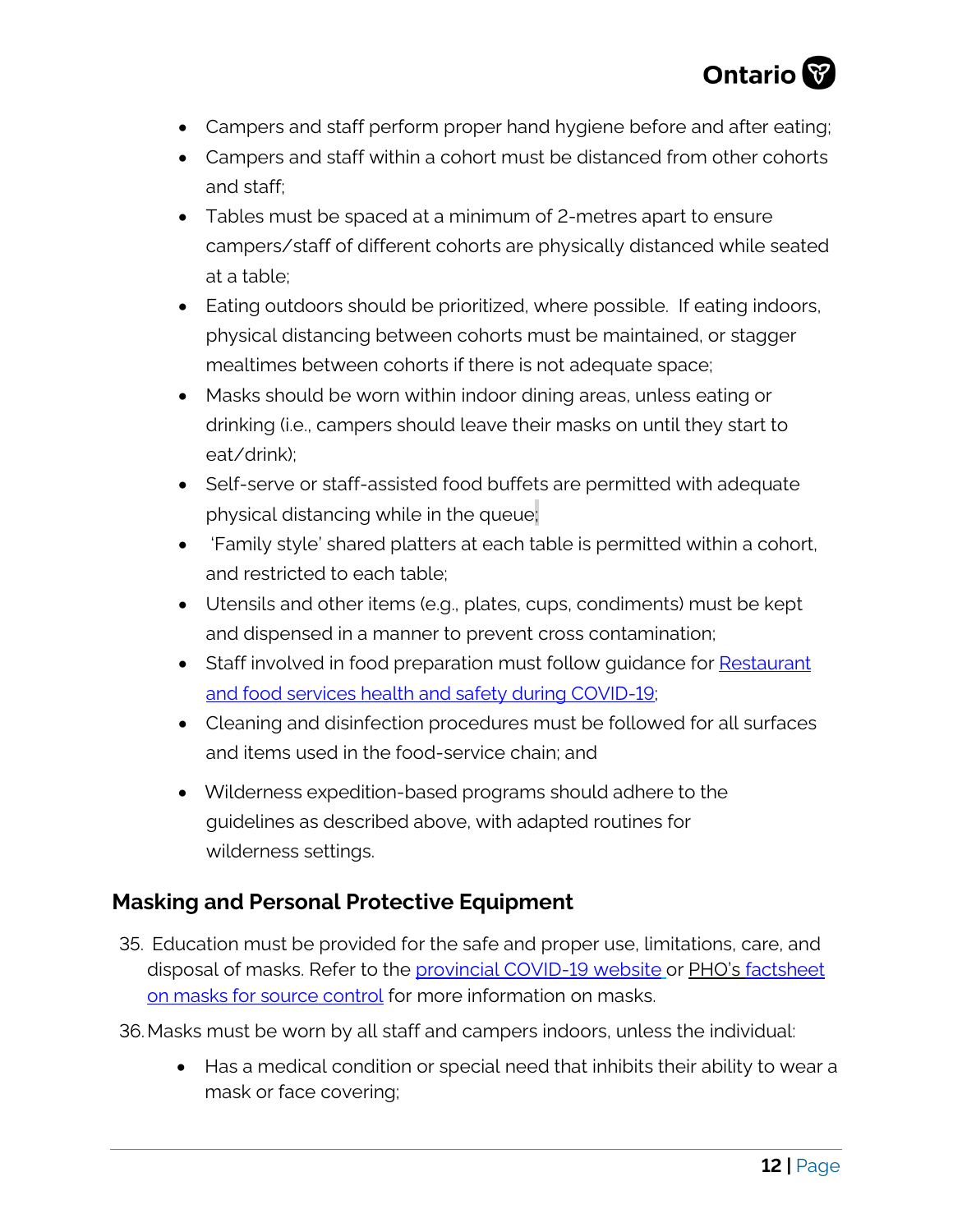

- Is unable to put on or remove their mask or face covering without the assistance of another person;
- Is being accommodated in accordance with the *Accessibility for Ontarians with Disabilities Act;*
- Is being reasonably accommodated in accordance with the *Human Rights Code*;
- Is with their cohort, or in a space with other cohorts where there is adequate [ventilation](https://www.publichealthontario.ca/-/media/documents/ncov/ipac/2020/09/covid-19-hvac-systems-in-buildings.pdf?la=en) and physical distancing
- Is eating or drinking;
- Is in their designated accommodation (with their cohort);
- Is at their desk or workspace (for staff); or,
- Is placed behind a barrier (desk/workspace for staff).
- 37. Reasonable exceptions are expected to be put in place by camp operators following provincial guidance. Refer to the Government of Ontario's Guidance [on Face Coverings and Face Masks,](https://www.ontario.ca/page/face-coverings-and-face-masks#section-0) [Government of Ontario's Guidance on Using](https://www.ontario.ca/page/using-masks-workplace)  [Masks in the Workplace.](https://www.ontario.ca/page/using-masks-workplace)

**Note**: It is not a provincial requirement, nor is it encouraged to obtain a doctor's note related to a medical exemption for masking requirements

- 38.Masks are not required in outdoor spaces; however, cohorts should maintain at least a 2-metre physical distance from other cohorts.
- 39.Masks should be assigned to individuals and are not to be shared, even after laundering.
- 40.Staff are expected to wear a mask if they are with a camper outside of their cohort during routine or emergent situations (e.g., driving a camper to a medical clinic). In instances where there is close contact (less than 2m) indoors with an unmasked individual, a medical mask and eye protection (e.g., face shield or goggles) is required.
	- Masks are not needed when urgent actions are required to support child safety.
- 41. Where physical distancing cannot be maintained from individuals who are exempt from wearing a mask, medical masks and eye protection are to be worn by the staff member and/or support-worker who are attending to them and is not part of the individual's cohort.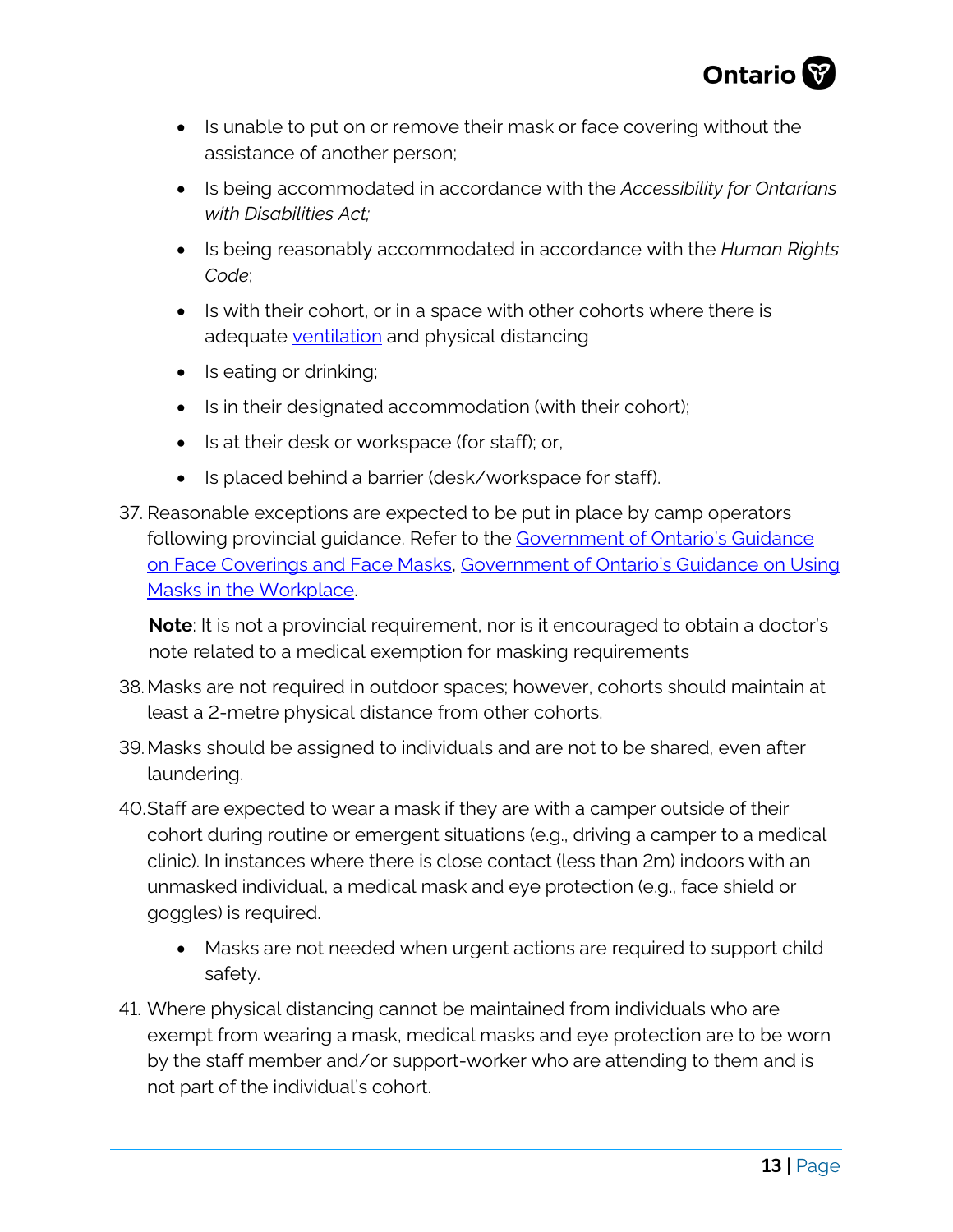

- 42.Appropriate PPE (i.e., medical mask, gloves, gown, eye protection) is required for staff in instances where assistance with activities of daily living (e.g., feeding, toileting) are provided to campers.
- 43.A PPE kit should be maintained specifically for managing those who become ill while at camp. The kit should be readily available, and staff should be trained to use this kit. The kit should include at a minimum: alcohol-based hand rub, medical masks, gowns and gloves, and eye protection.
- 44. Masks should be avoided if undue risk may occur, or if breathing is difficult during extreme weather conditions. In these instances, physical distancing must be maintained.
- 45. Campers and staff should change masks when visibly soiled, damp, or damaged.
- 46.Expedition-based programs must adhere to physical distancing and masking as described throughout this guidance.

#### **Transportation**

Where travel outside of camps occurs:

- 47. Camps should, where possible, have direct-to-camp and direct-to-home transportation, and to limit or eliminate contact with the general community while travelling to and from camp.
- 48.Transportation of campers or staff may occur by private transport or use of chartered buses for large numbers of campers or staff in accordance with the following measures:
	- Transportation should be organized by cohorts or established cohorts;
	- Mass transportation by chartered school or coach buses of non-cohort campers or staff to camps, OECs, or wilderness settings may be considered in addition to private or family-transport, provided public health measures are followed;
	- Parents/guardians dropping off/picking up campers or staff directly at the source/destination of transportation wear a mask and maintain a physical distance of 2-metres from other campers, staff, and parents/guardians;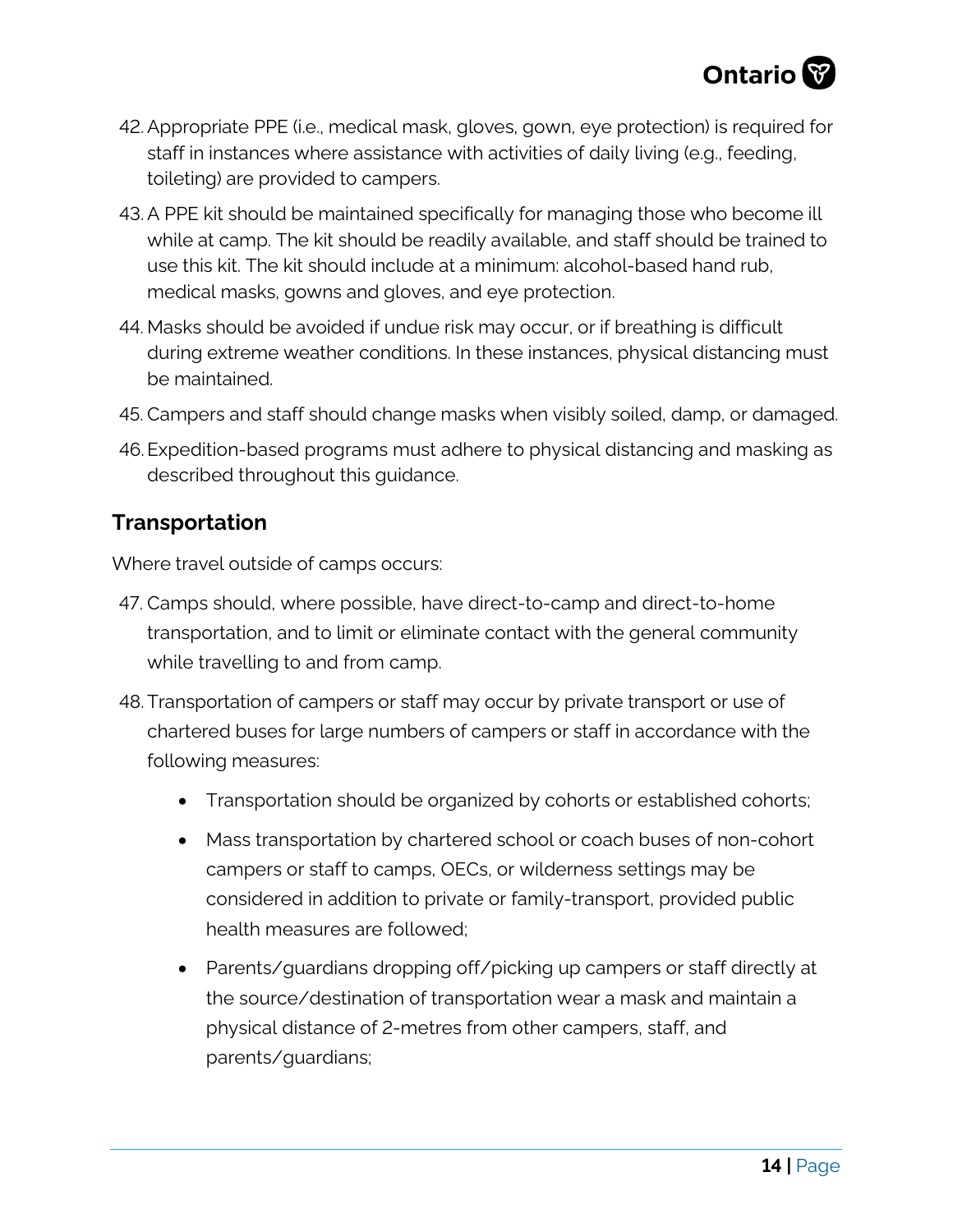

- Campers and staff must be actively screened prior to boarding the bus. Staff/campers must not be permitted to board the bus if they do not pass the screening;
- All passengers must properly clean their hands prior to boarding;
- Eating and drinking should be discouraged;
- Masks must be worn on the bus;
- For chartered bus transport, a seating plan of all passengers including the date of travel is required and must be maintained for all transportation for the purpose of contact tracing;
- Ensure ventilation or adequate air-exchange while in transit (e.g., open windows/roof hatches) and weather permitting;
- Physical distancing measures should be maintained between cohorts in buses as outlined in [Government of Canada Transportation](https://tc.canada.ca/en/initiatives/covid-19-measures-updates-guidance-issued-transport-canada/federal-guidance-school-bus-operations-during-covid-19-pandemic) document where possible;
- Where the driver/operator is not a part of the cohort there should be a physical barrier or empty seat directly behind the driver/operator. The driver/operator must adhere to the transportation company's safety plan and wear a mask if it does not impede in the operation of the vehicle;
- Personal belongings and baggage should be handled by the owner of the items, or by a designate using appropriate public health measures;
- Operators of group transportation must ensure that the vehicle is cleaned and disinfected with approved disinfectant products during a regular cleaning schedule, including high contact surfaces.
- 49.Public transportation for field trips and off-site activities is discouraged due to the increased risk of potential exposure to COVID-19. However, if avoiding public transportation is not possible for essential camp activities, the following must be adhered to:
	- Performing hand hygiene prior to and after each trip;
	- Masking is required for those aged 2 and above;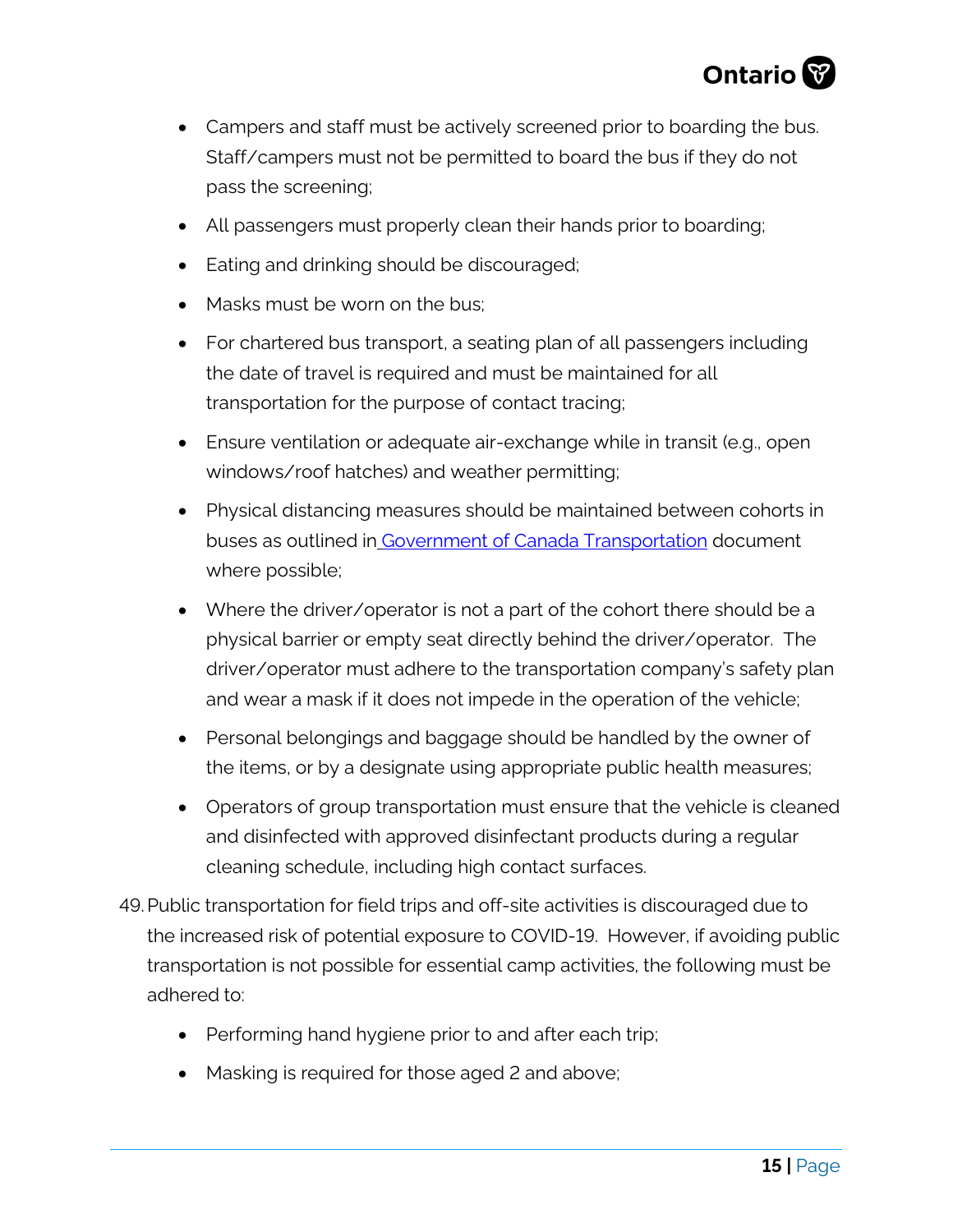

- Eating and drinking should be discouraged;
- Touching of contact surfaces should be avoided, where possible;
- Remaining in assigned cohort groups for the duration of the trip; and,
- Maintaining physical distancing, where possible, from those outside of the cohort.

# **Activity Considerations:**

- 50. Outdoor programming is encouraged as much as possible.
- 51. Physical distancing must be practiced for outdoor activities where multiple cohorts are present.
- 52. When developing a contingency plan for outdoor activities that may be cancelled due to poor weather conditions, avoid contingencies that might require multiple cohorts to seek refuge in a cramped space.
- 53. Restrict program activities involving food preparation to a single cohort at a time with masks recommended during food preparation. Refer to the "Meals" section for additional information.
- 54. Activities involving animals should follow all requirements for health and safety as set out in this guidance as well as the [Recommendations for the Management](https://www.health.gov.on.ca/en/pro/programs/publichealth/oph_standards/docs/reference/Recommendations_For_The_Management_Of_Animals_In_Child_Care_Settings_2018_en.pdf)  [of Animals in Child Care](https://www.health.gov.on.ca/en/pro/programs/publichealth/oph_standards/docs/reference/Recommendations_For_The_Management_Of_Animals_In_Child_Care_Settings_2018_en.pdf) document.
- 55. Stagger the use between cohorts of indoor rooms/spaces. Ensure the rooms/spaces are cleaned and disinfected before and after use.
- 56. Activities that involve singing or the playing of brass or wind instruments are permitted.
	- Use of brass and wind instruments is permitted indoors within the same cohort or established cohort with physical distance of at least 2 metres and adequate ventilation.
	- Singing is permitted indoors. Masking is encouraged, but not required if a physical distance of at least 2 metres between cohorts and as much as possible within a cohort can be maintained.
	- Use of brass and wind instruments and singing is permitted outdoors with physical distancing of at least 2 metres.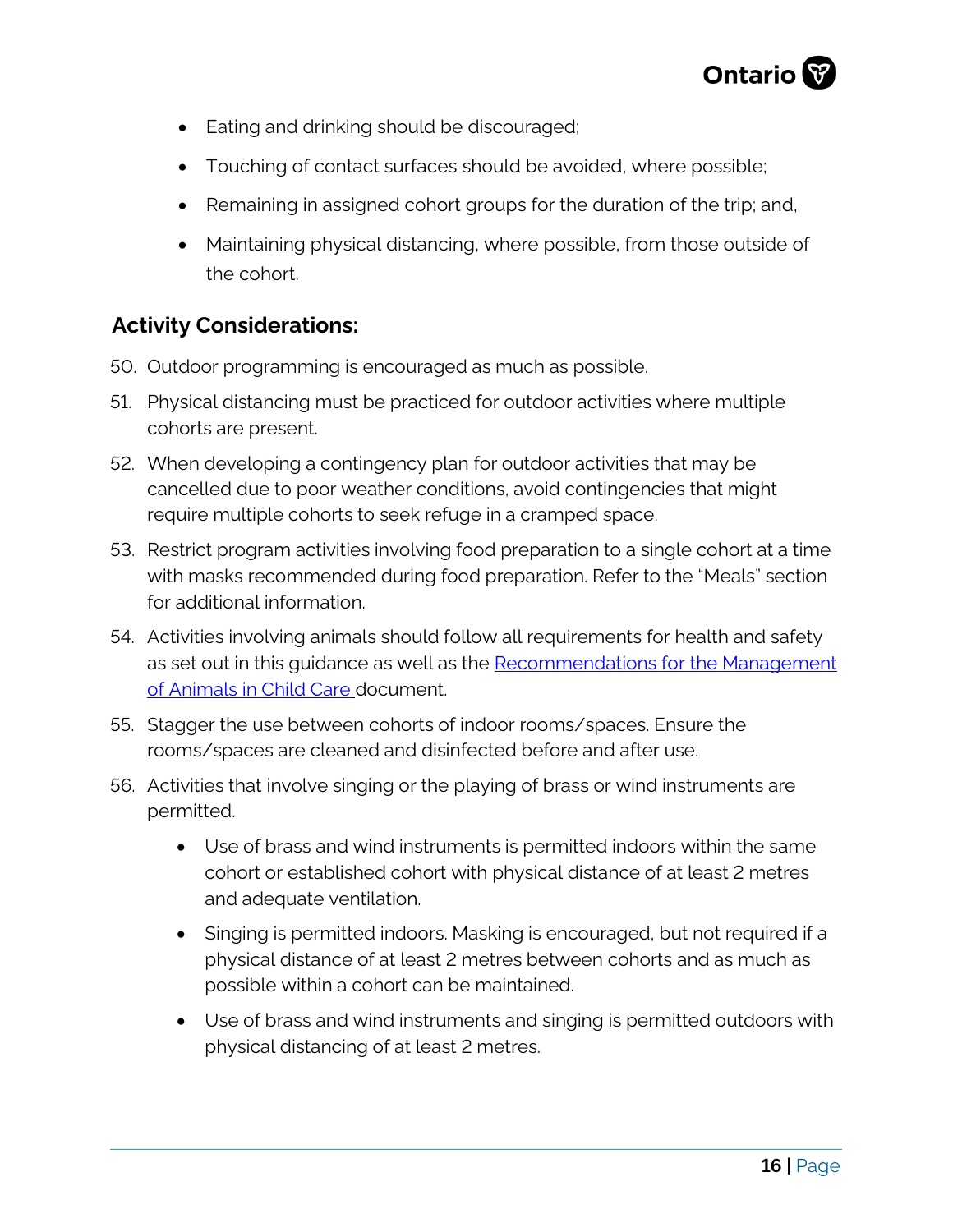- 57. Camps with aquatic activities (e.g., pool, lake, splash pad) must adhere to the applicable requirements in [O. Reg 503/17: Recreational Camps](https://www.ontario.ca/laws/regulation/170503) for overnight camps and Regulation 565: [Public Pools](https://www.ontario.ca/laws/regulation/900565) under the HPPA ,as well as, municipal or local guidance and restrictions in place at the time of activity. Refer to the Lifesaving Society for more information on [reopening pools and waterfronts](https://www.lifesavingsociety.com/media/333134/98guide_reopening%20pools_waterfronts_updated%20november%202020.pdf).
- 58. Camps where campers participate in sports and recreational fitness, activities must adhere to the applicable requirements set out in subsection 16(1) of Schedule 2 of O. Reg. 364/20 regardless of the setting in which the camp activities are taking place.
	- In Step 3 of the Roadmap to Reopen, high and low contact sports and recreational fitness activities are permitted indoors. Masking is encouraged for indoor sports/activities where they can be worn safely based on the activity. If playing sports/activities indoors with individuals of a cohort or if physical distancing can be maintained, masks are recommended not required.
	- High and low contact sports and recreational fitness activities are permitted outdoors. Masking is recommended not required while playing sport/activities outdoors.

## **Wilderness Expeditions:**

- 59. Wilderness expeditions should only take place with a single cohort.
- 60. Camps with wilderness expeditions that originate at a camp or a pre-determined location and travel as a cohort must:
	- Ensure pre-trip screening is undertaken and documented for all staff and campers;
	- Be comprised of a single cohort. Staff or trip leaders who are outside of the cohort must adhere to public health measures, including separate sheltering;
	- Ensure accommodation in tents or shelters follow the public health measures for cohorts, as described above;
	- Ensure there is an understanding of the public health situation and respective requirements in the communities/regions the expedition may travel to;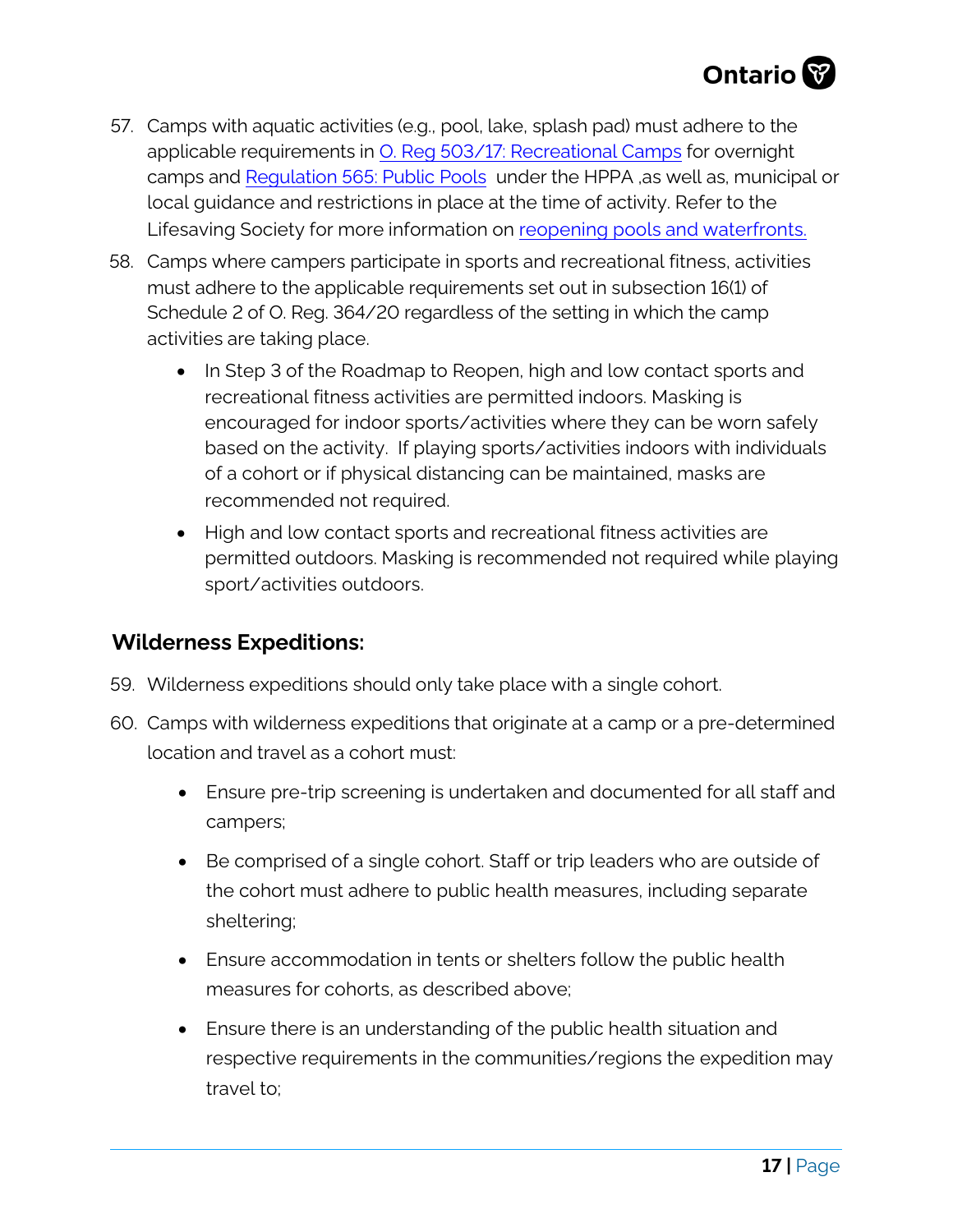

- Consider issuing individual equipment if possible (e.g., canoe packs/barrels) and when not possible, maintain the equipment under a regular cleaning schedule;
- Ensure proper hygiene and food safety practices and use of masks for food preparation; and,
- When route planning, consider evacuation service capacity levels and expedition area(s) that allow for easier access in the event of an emergency.

## **Regular Health Monitoring**

- 61. Active daily screening of campers and staff for [COVID-19 symptoms](https://www.health.gov.on.ca/en/pro/programs/publichealth/coronavirus/docs/2019_reference_doc_symptoms.pdf) should be performed and records maintained, with appropriate follow-up assessment and isolation if deemed required by on-site medical/health staff. If medical/health professionals are not on site, consultation with trained medical/health professionals is advised to establish consistent decision-making when distinguishing between symptoms that are similar to COVID-19 symptoms, other upper-respiratory tract infections, or seasonal allergies.
	- Campers should be made aware, in age-appropriate and non-stigmatizing language, how to identify symptoms of COVID-19 and should be instructed to speak to a staff member immediately if they feel ill.
- 62. Medical/health staff or delegates at camps should be aware of documented seasonal allergies or pre-existing conditions that are not COVID-19 related (e.g., chronic runny nose, congestion, migraines) before determining subsequent assessment, isolation of the individual and/or testing for suspected COVID-19 cases.
- 63. Refer to "Management of Individuals with Symptoms of COVID-19" section below for anyone with symptoms of COVID-19.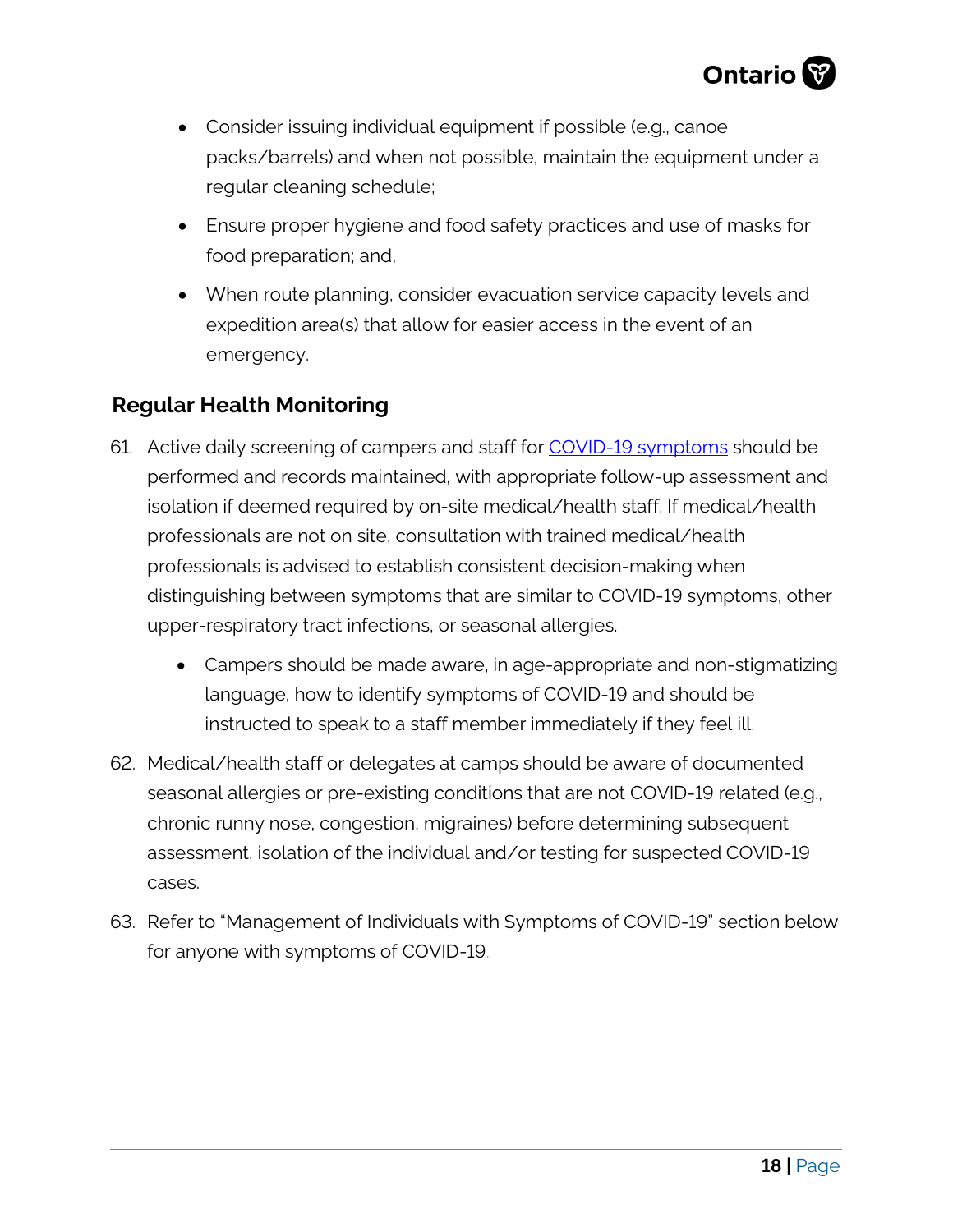

# **Management of Individuals with Symptoms of COVID-19**

- 64. Camps should have a written plan in place for staff and campers who become ill that includes procedures for obtaining COVID-19 testing in accordance with the [COVID-19 Provincial Testing Guidance.](https://www.health.gov.on.ca/en/pro/programs/publichealth/coronavirus/docs/2019_testing_guidance.pdf)
- 65. If a camper or staff member begins to experience symptoms of COVID-19 while at camp:
	- The ill individual must be immediately separated and isolated in a designated space for probable COVID-19 cases that is separate from the regular health centre/first aid facility, for further assessment and until they can return home or be placed in suitable isolation at the camp, pending advice of the [local public health unit](https://www.phdapps.health.gov.on.ca/phulocator/) and the parents/guardians (where appropriate);
	- Anyone providing care to an individual with COVID-19 symptoms must use appropriate droplet and contact precautions, including a medical mask, eye protection, and gown, and where possible, maintain a distance of at least 2 metres;
	- The ill individual must wear a medical mask if tolerated, and be reminded about frequent hand hygiene and respiratory etiquette;
	- Whenever possible, arrange for a medical/health professional to perform or assist with COVID-19 assessments, ensuring that appropriate public health measures (e.g., PPE) are followed;
	- Ill individuals, without documented seasonal allergies or pre-existing conditions that are not COVID-19 related, should be directed to be tested according to the **Provincial Testing Guidance**;
		- o Symptomatic staff and campers should follow the advice of the [COVID-19 School and Child Care Screening](https://covid-19.ontario.ca/school-screening/) where appropriate and contact their health care provider where needed. They may also complete the [COVID-19 self-assessment](https://covid-19.ontario.ca/self-assessment/) for further direction on testing recommendations.
		- o Refer to Ministry of Health website for [testing locations.](https://covid-19.ontario.ca/assessment-centre-locations)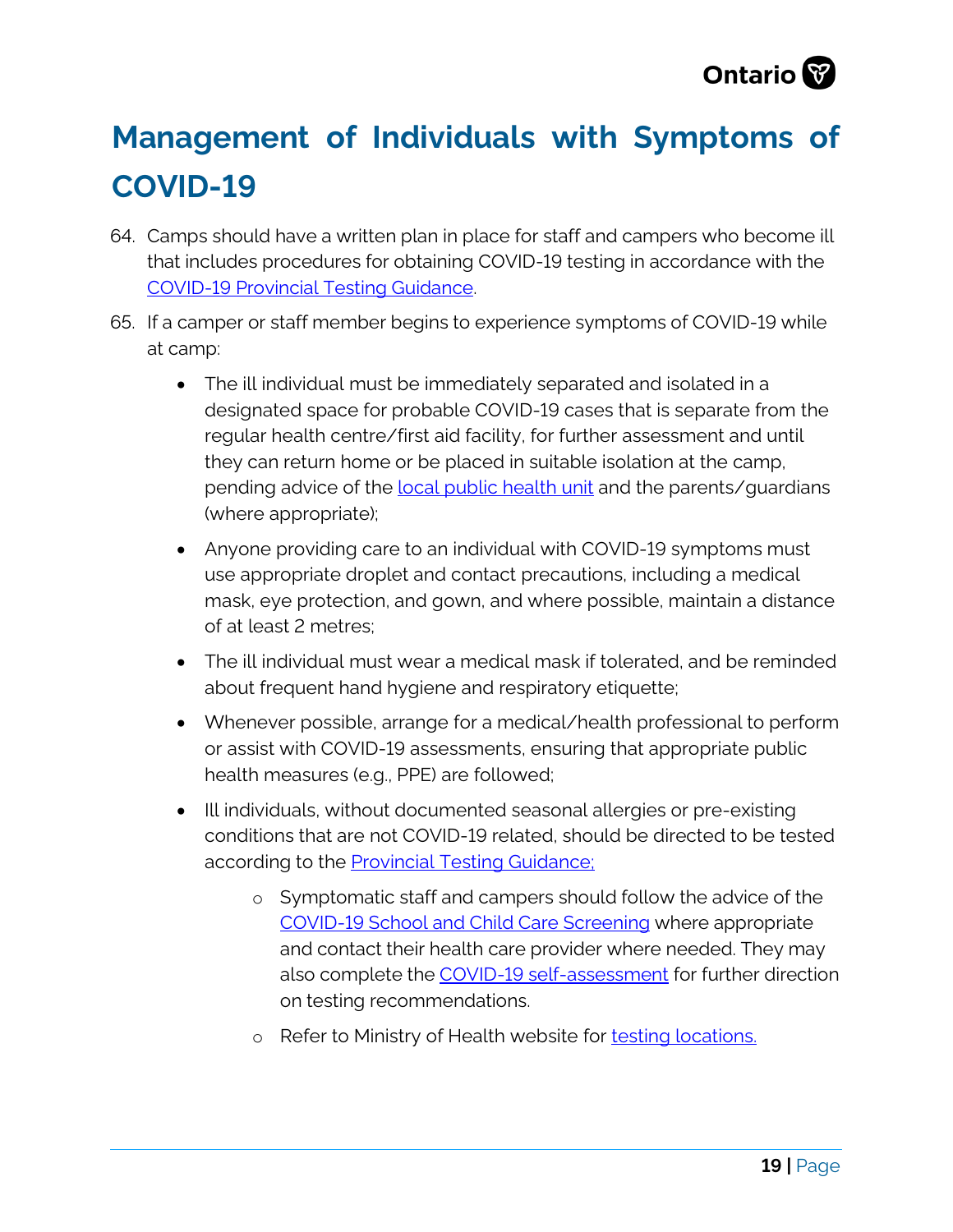

- o If a camper or staff member receives a negative molecular test result for COVID-19, isolation from others at the camp is advised until they do not have a fever, their respiratory symptoms have been improving for at least 24 hours, their gastrointestinal symptoms (if any) have been improving for 48 hours, and they have been directed by the local public health unit or their health care provider to end self-isolation.
- Confirmed or probable cases of COVID-19 should not stay at the camp for their self-isolation period;
- In wilderness settings, campers or staff that are required to have close contact with an individual with COVID-19 symptoms, must wear a medical mask and eye protection, and staff should isolate the individual from the group where feasible.
	- o Expedition based programs should work with their wilderness medical protocols, medical advisor, local public health unit, and families, where appropriate, to determine the next course of action.
- The isolation space and any other areas of the camp where the ill individual was staying should be cleaned and disinfected once the camper or staff leaves camp and/or their accommodation;
- Once a case has been identified by the public health the local public health unit will use this guidance document to determine next steps: [COVID-19 Guidance School Case and Contact and Outbreak](https://www.ontario.ca/page/covid-19-guidance-school-outbreak-management)  [Management;](https://www.ontario.ca/page/covid-19-guidance-school-outbreak-management) and,
- Consultation with the local public health unit is required.
- 66.If an ill staff member cannot return home, they must be placed in a suitable isolation space and if one is not available, suitable arrangements for off-site isolation must be made. For more information on the clearance of cases and contacts, please refer to the [COVID-19 Provincial Testing Clearance and](https://www.health.gov.on.ca/en/pro/programs/publichealth/coronavirus/docs/2019_testing_guidance.pdf)  [Guidance](https://www.health.gov.on.ca/en/pro/programs/publichealth/coronavirus/docs/2019_testing_guidance.pdf) document.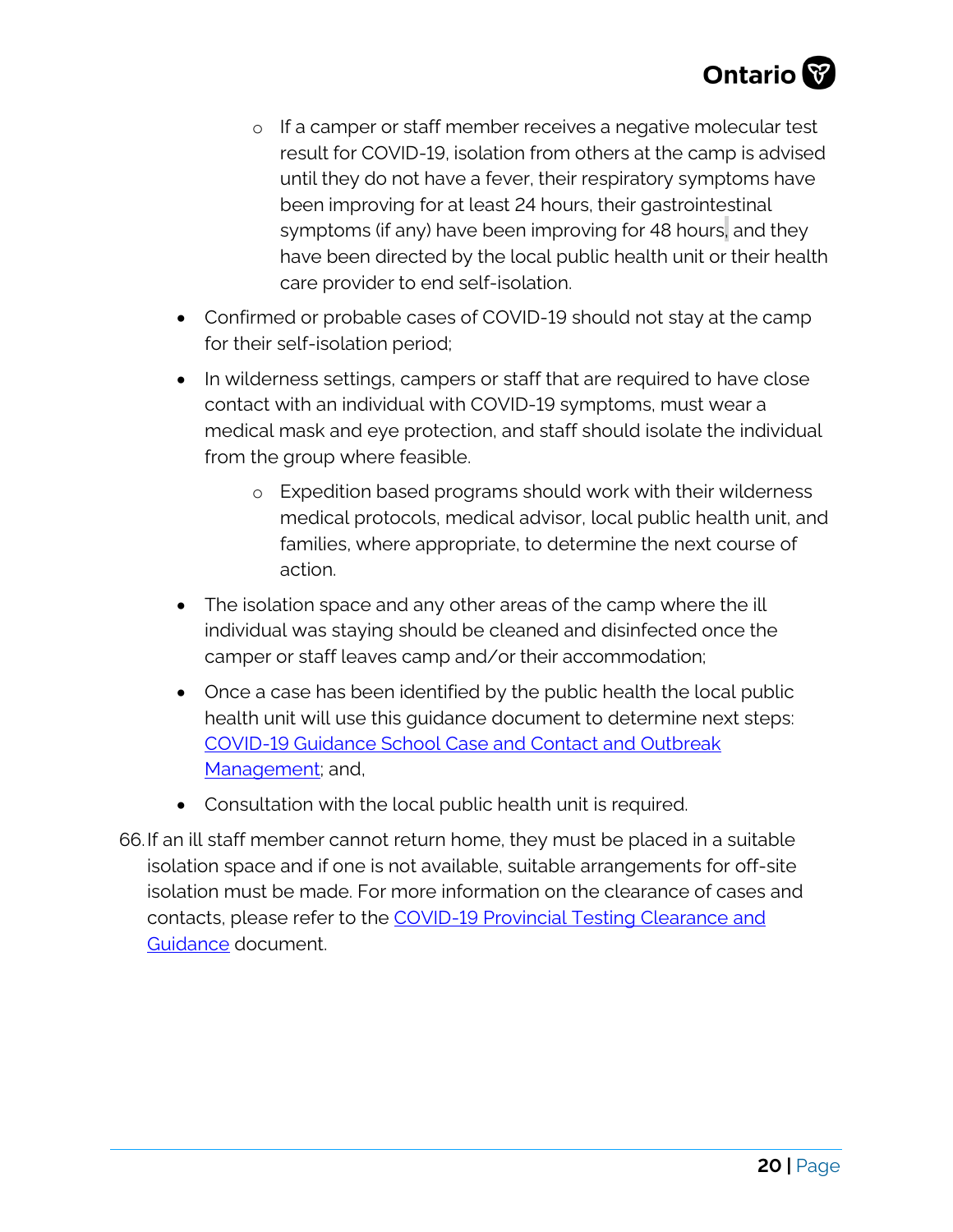

# **Management of Contacts of Individuals with Symptoms of COVID-19**

- 67. Camps should have a written plan in place for management of close contacts of staff and campers who become ill with symptoms of COVID-19.
- 68. If an ill individual has symptoms of COVID-19, their cohort should self-isolate until test results are available for the symptomatic individual. The isolated cohort should not come within 2 metres of any other cohorts, campers, staff, or visitors.
- 69. If the symptomatic individual tests positive for COVID-19 (i.e., a confirmed case), all campers and/or staff in their cohort and/or any other close contacts should be tested for COVID-19 and should be separated and isolated in a designated space that is separate from the health centre/first aid facility until they can be transported home or to an off-site location for their self-isolation or other next steps as may be determined in consultation with the local public health unit. Camps must follow directions of the local public health unit regarding the management of symptomatic campers, staff, and any other close contacts.

# **Reporting**

- 70. Camps must report probable or confirmed cases of COVID-19 to their local [public health unit](https://www.phdapps.health.gov.on.ca/PHULocator/) to support case management and contact tracing. The local public health unit will provide specific advice on testing and outbreak management procedures.
- 71. For guidance on the ability for campers and staff who tested positive but are cleared from isolation to return to camp, camps should refer to the [COVID-19](https://www.health.gov.on.ca/en/pro/programs/publichealth/coronavirus/docs/2019_testing_guidance.pdf)  [Provincial Testing and Clearance Guidance](https://www.health.gov.on.ca/en/pro/programs/publichealth/coronavirus/docs/2019_testing_guidance.pdf) document and consult with the local public health unit for further advice.

# **Outbreak Management**

- 72. A written outbreak management plan must be included within the overnight and day camp's safety plan.
- 73. An outbreak is declared by the local medical officer of health or their designate.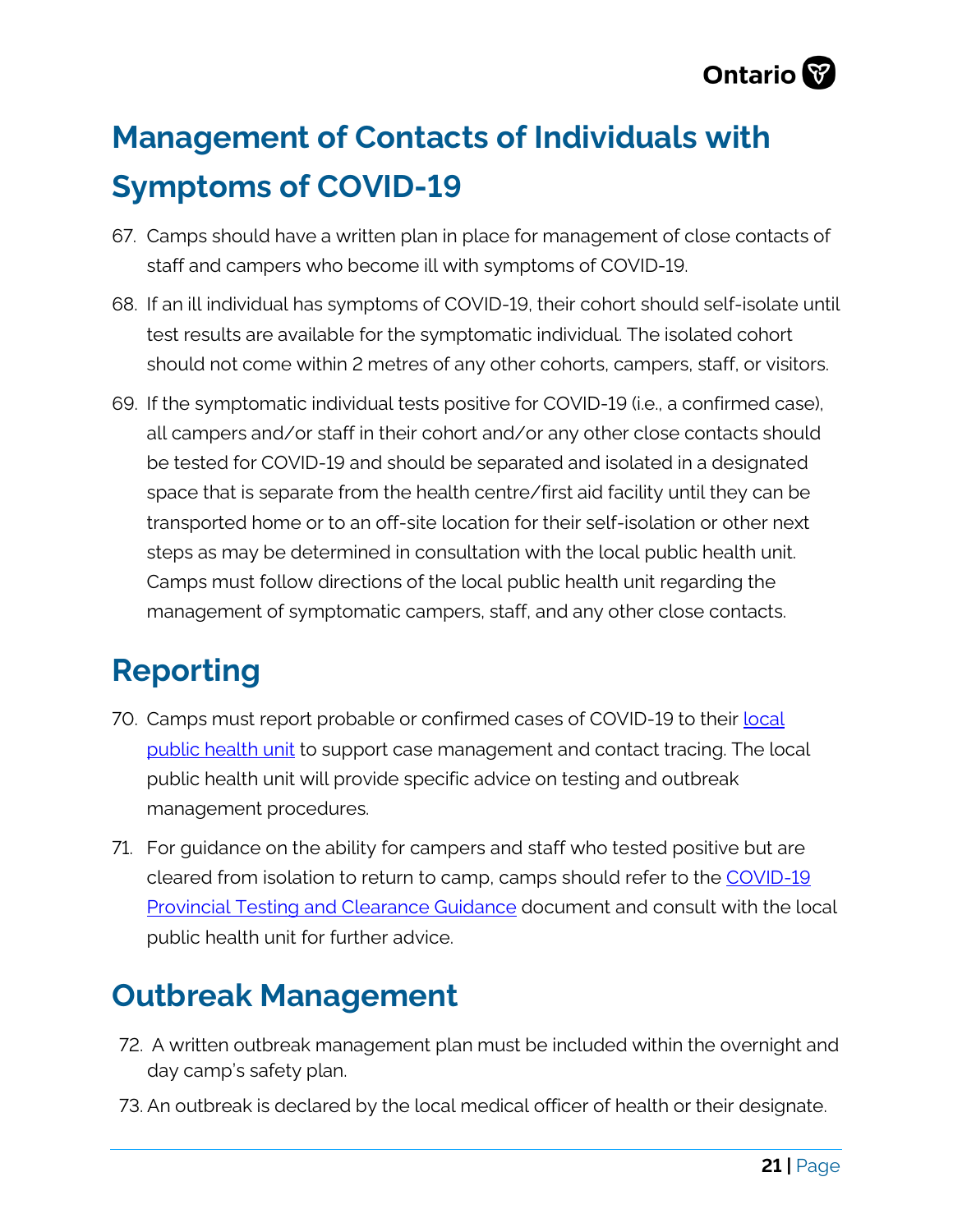

- 74. A **confirmed outbreak** in a camp is defined as two or more lab-confirmed COVID-19 cases in campers and/or staff (or other visitors) in a camp with an epidemiological link, within a 10-day period, where at least one case could have reasonably acquired their infection in the camp. Some examples of reasonably having acquired infection at camp include:
	- No obvious source of infection outside of the camp setting; or
	- A known exposure in the camp setting.
- 75. All cases of COVID-19 should be investigated and managed according to the Public Health Management of Cases and [Contacts of COVID-19 in Ontario.](https://www.health.gov.on.ca/en/pro/programs/publichealth/coronavirus/docs/2019_PH_Mgmt_guidance.pdf)
- 76. Once an outbreak has been declared, the local public health unit will make recommendations on testing and provide guidance on outbreak control measures.

## **Testing During an Outbreak**

77. In the event an outbreak of COVID-19 is declared at a camp, operators must consult with the local public health unit to determine which campers and staff should undergo PCR testing for COVID-19.

## **Control Measures**

- 78. Control measures are any actions or activities that can be used to help prevent, eliminate, or reduce a hazard. These may include, but are not limited to:
	- Defining the outbreak area (i.e., affected cohorts or entire camp);
	- Undertaking enhanced cleaning and disinfecting practices;
	- Modifications to programming; and,
	- Isolating the affected cohorts from other staff and campers.

## **Camp Dismissal**

- 79. The decision to close a camp due to an outbreak of COVID-19 should be considered if campers and/or staff in two or more cohorts test positive for COVID-19 and could have reasonably acquired their infection in the camp within a 10-day period, or at the advice of the local medical officer of health,
- 80.Camp dismissal may also be considered for operational reasons (e.g., if there is insufficient staffing to support the remaining cohorts).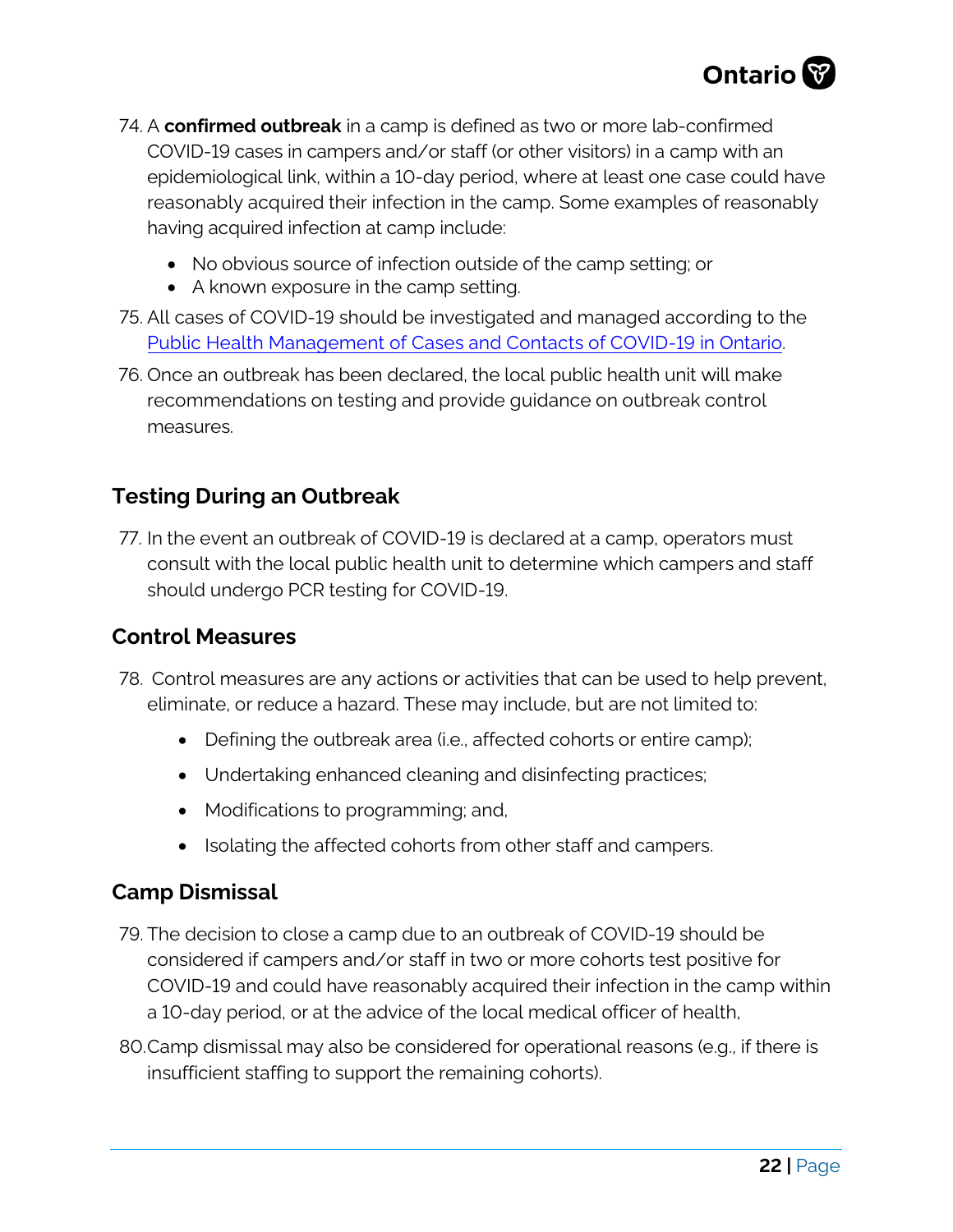

## **Declaring the Outbreak Over**

81. The local medical officer of health or their designate is responsible for declaring the outbreak over.

# **Occupational Health & Safety**

- 82. The *[Occupational Health and Safety Act](https://www.ontario.ca/laws/statute/90o01)* (OHSA) requires employers to take every precaution reasonable in the circumstances for the protection of a worker. This requirement applies to all Ontario workplaces and stipulates control measures to protect workers from infectious disease hazards such as COVID-19.
- 83. Employers should have written measures and procedures for worker health and safety, developed in consultation with the joint health and safety committee or health and safety representative including measures and procedures for infection prevention and control;
- 84. If an employer is advised that one of their workers has tested positive for COVID-19 due to exposure at the workplace, or that a claim has been filed for an occupational illness with the Workplace Safety and Insurance Board (WSIB), the employer must give notice in writing within four days to:
	- the Ministry of Labour, Training and Skills Development
	- the workplace's joint health and safety committee or a health and safety representative
	- the worker's trade union (if applicable)
	- Additionally, employers must report any occupationally acquired illness to the WSIB within three days of being informed